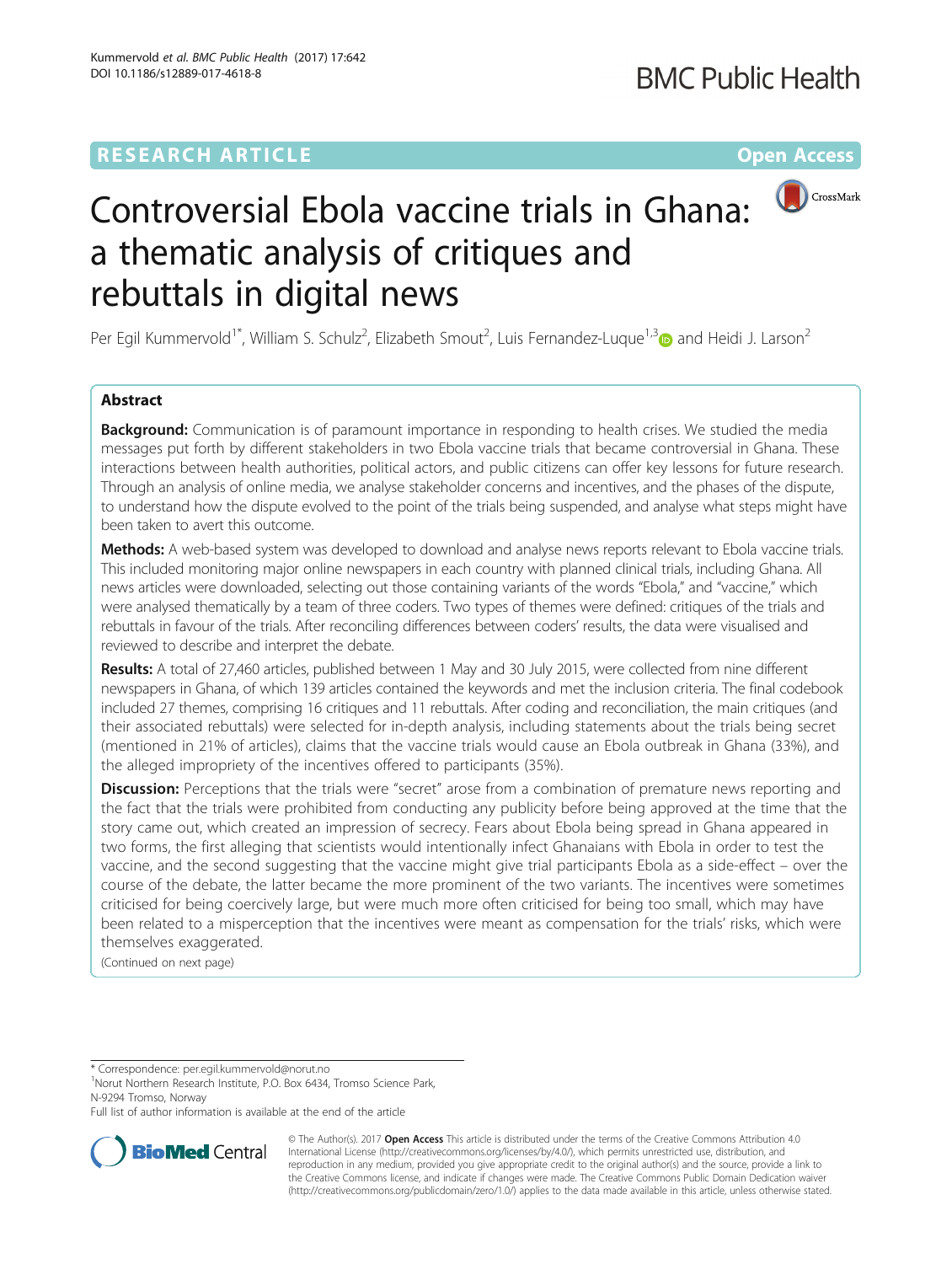#### (Continued from previous page)

**Conclusion:** The rumours captured through this research indicate the variety of strong emotions drawn out by the trials, highlighting the importance of understanding the emotional and social context of such research. The uncertainty, fear, and distrust associated with the trials draw from the contemporary context of the Ebola outbreak, as well as longstanding historical issues in Ghana. By analysing the debate from its inception, we can see how the controversy unfolded, and identify points of concern that can inform health communication, suggesting that this tool may be valuable in future epidemics and crises.

## Background

In 2014 the Ebola outbreak in West Africa became a global health emergency, spurring an international effort to trial candidate Ebola vaccines and other potential prevention and control measures. The European Union Innovative Medicines Initiative (IMI) funded several projects to help combat the epidemic, one of them EBODAC (EBOla Vaccine Deployment, Acceptance and Compliance).

Within its broader communication and community engagement mandate, EBODAC addressed the risk of misinformation and controversies undermining the trial of a prime-boost Ebola vaccine regimen, developed by Janssen Pharmaceutical Companies of Johnson & Johnson (Janssen). Rumours were already hindering the Ebola response in the affected countries [\[1](#page-23-0)], [\[2\]](#page-23-0) and the early detection and analysis of emerging rumours around the vaccine trials was considered a priority for EBODAC [[3](#page-23-0)].

In February 2015, the EBODAC consortium launched a system for real-time monitoring and analysis of online newspapers in Sierra Leone, and in April 2015 the media monitoring system was extended to include Ghana, Uganda and Kenya, where Phase I trials for Ebola vaccines were also being planned.

In late May 2015, a controversy was reported in Ghanaian newspapers and became inflamed into a public debate, finally resulting in the suspension of both the planned Phase 1 trial for the Janssen Ebola vaccine at the University of Health and Allied Sciences (UHAS) in Hohoe, Volta region, and a planned Phase 2 trial for the GlaxoSmithKline (GSK) Ebola vaccine in Hohoe and in Kintampo. This controversy was exacerbated by the fact that, when these critical articles first became public, both the Minister of Health and the trial lead investigator were travelling outside Ghana – a fact which should be borne in mind while reviewing this analysis.

At the time the controversy broke out, the Ghana Food and Drugs Authority (FDA) was considering both vaccine trials for approval. Five months after the suspension, both vaccine trials were finally approved by Parliament [\[4](#page-23-0)]. To date, however, neither trial has proceeded since receiving this approval.

This article examines the messages and perspectives put forth by different stakeholders in the controversial vaccine trials in Ghana through the use of a media monitoring and analysis system. The study analyses the stakeholder concerns and incentives, and the phases and dynamics of the dispute. It provides a unique methodological approach to studying complex interactions between public health authorities, political actors, and public citizens, offering lessons for future research.

#### Historical research controversies and their implications

History offers several examples of the importance of addressing stakeholder concerns in public health initiatives, since failure to do so can undermine health research and programmes, even when these concerns are rumour-driven [\[5](#page-23-0)–[8](#page-23-0)].

In Nigeria in 2003, for example, Northern states boycotted polio vaccination campaigns, because of a complex set of factors including the memory of a controversial trial of the antibiotic Trovan in 1996, in which 11 children died [[9\]](#page-23-0). Although the deaths were deemed to be unrelated to the antibiotic, the incident led to a multitude of lawsuits both in Nigeria and the USA, one of which ended in an out-of-court settlement of 75 million USD related to ethical misconduct, paid to the state of Kano in 2009 [\[10](#page-23-0)].

The Trovan trial left a lasting distrust in Kano. In 2003 a leader of the polio boycott justified his opposition to the vaccination campaign by referring to, "…the Pfizer scandal, when our people were used as guinea pigs with the approval of the federal ministry of health, and the approval of all the relevant UN agencies" [[11\]](#page-23-0). A Kano farmer interviewed in 2005 put the issue more bluntly:

"We cannot trust the white man or our federal government because many years ago they were in partnership… Our government does not have our interests at heart, that is why these people can come in any time they want and do whatever they want" [[12](#page-23-0)].

This perception that the government responds more to international interests than to its own people was reinforced by the fact that polio vaccines were being provided free by the Global Polio Eradication Initiative (GPEI), while services for other pressing health needs were lacking [[13](#page-23-0), [14\]](#page-23-0). The polio boycott, which allowed polio cases to quadruple between 2002 and 2006, re-seeded the disease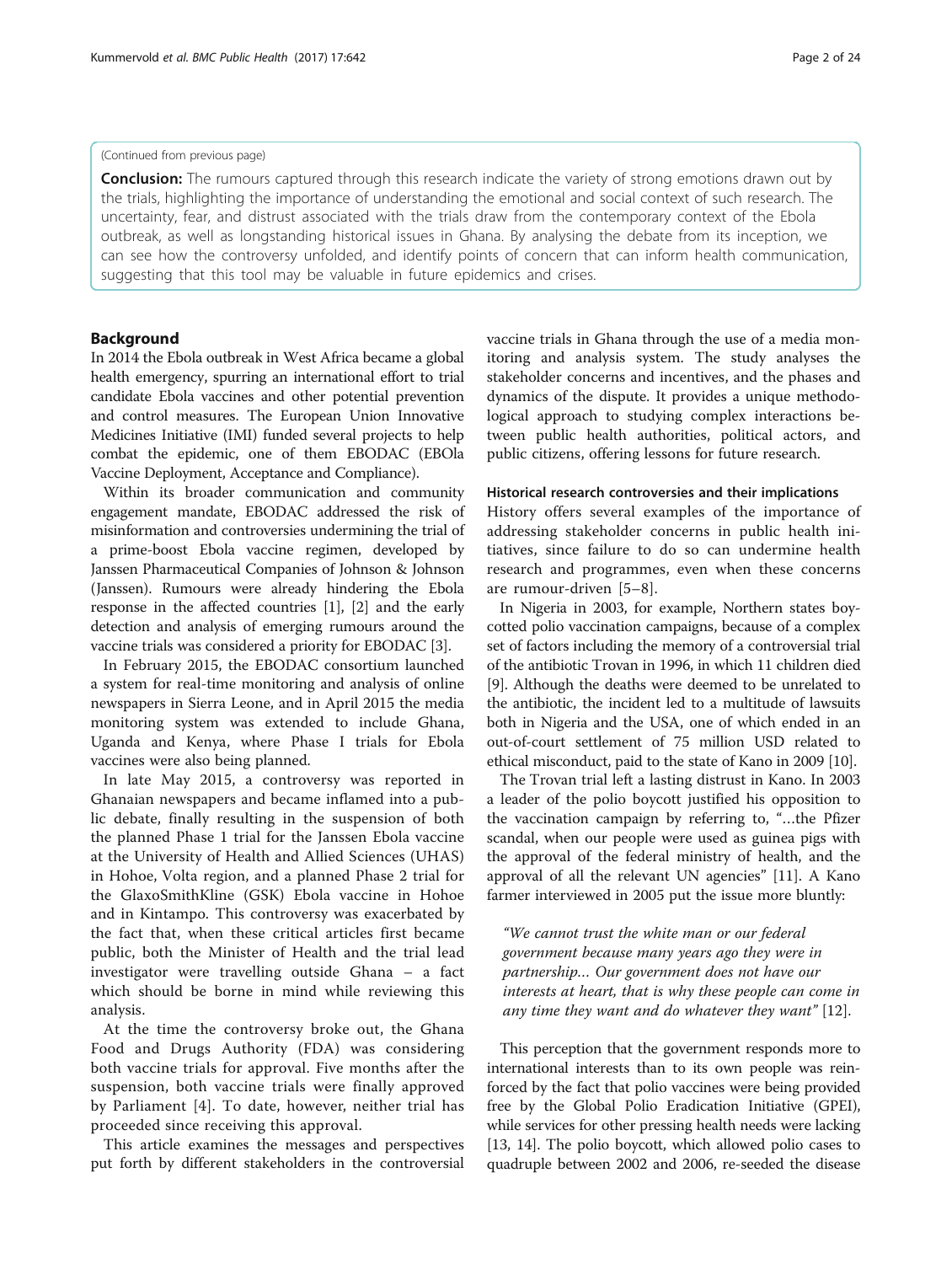in multiple countries that had already eliminated it, and cost the GPEI 500 million USD [\[15](#page-23-0)]. This case illustrates how important it is to recognize and address stakeholder concerns early, as they can influence public trust, with serious public health consequences in the long term.

## Methods

To monitor news in each country with planned vaccine trials – Sierra Leone, Ghana, Uganda, and Kenya – the project team selected online newspapers in each country. The selection was based on a qualitative assessment of expected impact and maximum variation to ensure detection of any news regarding the planned trials. Services like Google News  $\text{Alert}^1$  were considered for monitoring new articles meeting specific criteria, but in several of the target countries the major search engines indexed only a few of these news outlets, and these services were therefore not appropriate. Instead a  $PHP$ -based<sup>2</sup> system was set up to monitor the front page of the outlets for new articles every hour, downloaded any new articles and scanned the articles for variants of the keywords "Ebola" and "Vaccination". The system also forwarded all articles containing relevant keywords to the Ebola vaccine program communication crisis team.

Using a thematic analysis [[16](#page-23-0)] approach, three independent coders (LL, WS, PEK) reviewed a subset of articles and were assigned to identify between 5 and 15 themes. Findings from a previous study [\[17\]](#page-23-0) investigating online vaccine sentiments were used as a starting point for the codebook, which was further adapted to the Ghana context. The team met to compare their proposed themes and 24 were initially agreed upon, but after a change in coders (ES, WS, PEK) an additional three themes were added, for a total of 27 themes [see: Appendix 1].

Theme inclusion criteria were: a) they should be repeated in at least two different news outlets; and b) they should be able to be reduced to declarative statements about the trials or their proponents/opponents.

Two overarching types of themes were defined: (1) "critiques" which directly or indirectly argue that the trials should not take place, and (2) "rebuttals" refuting the critiques, sometimes introducing new arguments in favour of the trials.

Based on the codebook, a web-based coding interface was developed allowing the coders to mark example text and attach relevant coding tags to the text [see: Appendix 2]. When all coders had completed the first round of scoring, the coders unanimously agreed on 87% of the coding decisions. This gave an inter-rater reliability (IRR) score of 0.62, calculated using Fleiss' kappa, which can be considered a high level of agreement [\[18](#page-23-0)]. The main reason for calculating IRR here is to improve reliability. Inter-rater disagreement can arise from actual disagreement, but when dealing with large amounts of data, it is often based on misreading or overlooking themes that are present.

In the second round, where one coder disagreed with the other two, s/he was presented with the other raters' coding, accompanied by a relevant text extract from the article, and asked whether s/he agreed. If s/he still disagreed it was sent back to the others. This was repeated, and virtually all discrepancies were reconciled. After two rounds of the reconciliation process there were only five disagreements left, giving an IRR which was very close to 1.0. In these remaining five cases the coders agreed that the coding decisions were fundamentally subjective [see: Appendix 3 for more details on the coding procedure].

#### Results

A total of 27,460 articles from nine different newspapers were collected on-line from Ghana in the time period from May 1st to July 30th 2015. Of these, 150 articles in six different newspapers contained the keywords. Eleven of the 150 articles were excluded because they referred only indirectly to the trials, or not at all. The final dataset included 139 articles (Fig. 1) [see: Appendix 3 for a list of analysed articles].

The 139 reports analysed were collected from six news outlets (Fig. [2](#page-3-0)) in which we identified 385 instances of critiques and 279 instances of rebuttals.

Because the codebook specified more negative themes than positive themes, no conclusions should be drawn about overall ratio of positive versus negative sentiment. Instead, we gain insights by tracking groups of related themes over time, how they evolved, identifying which critiques were more prevalent, and which rebuttals were issued in response. There were three key areas of critique: (1) the allegation that the trials were secret; (2) the belief that the trials would lead, in one way or another, to Ebola cases in Ghana; and (3) the argument that the trials were providing inappropriate incentive packages for participants.

Figure [3](#page-4-0) shows the major organisations, listed in order from most-mentioned to least-mentioned, referenced in the media reports about the trials. Blue bars indicate the number of articles mentioning a given organisation shown

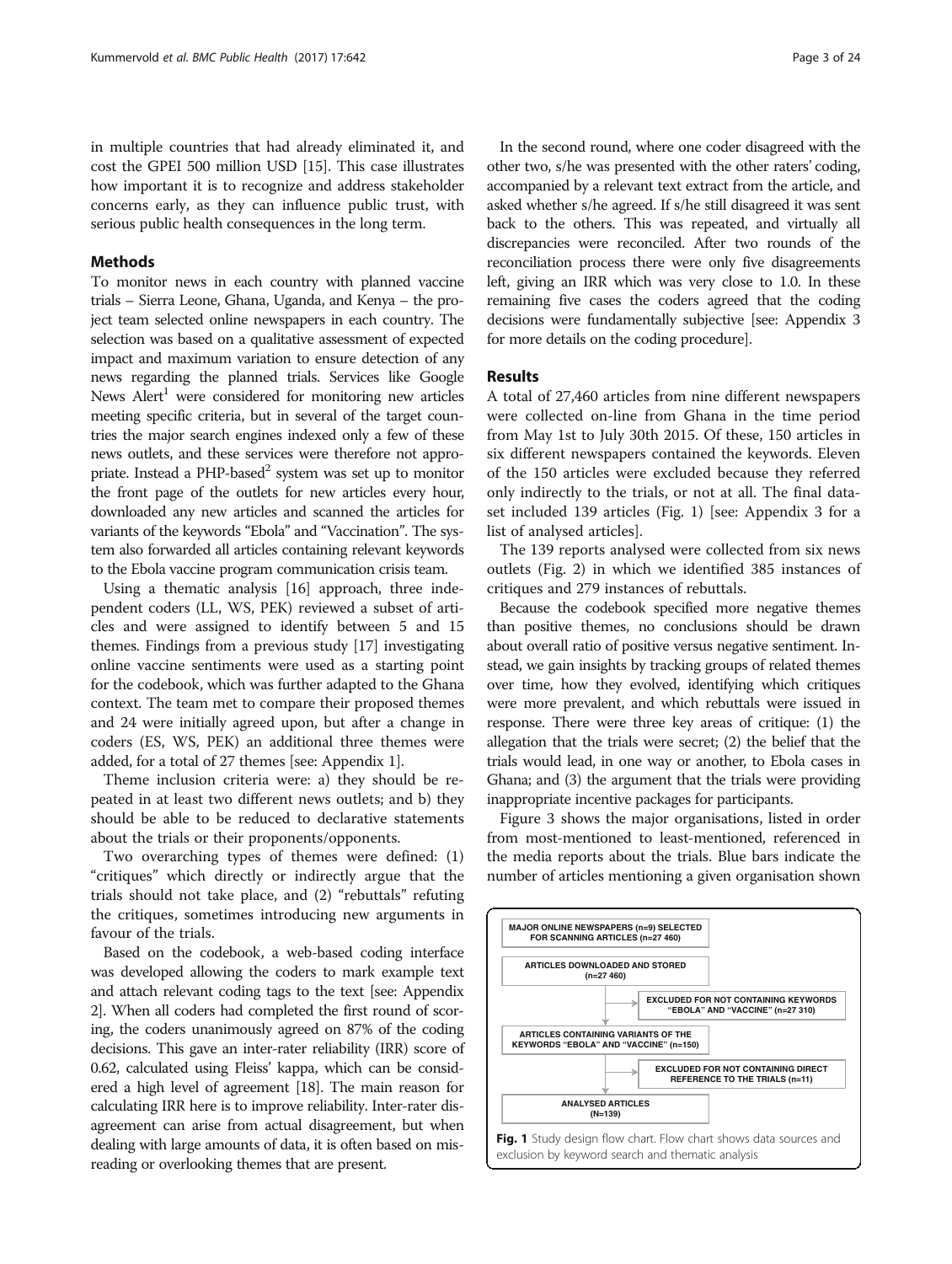<span id="page-3-0"></span>

against grey background bars representing the total number of included articles published on a given day. The Ghana FDA was named in the very first articles in mid-May and remained a key actor throughout the debate, whereas the Ministry of Health and World Health Organisation (WHO) became more involved in mid-June. Early and ardent critics of the trials, such as the Coalition for Ghana's Independence Now (CGIN) and the National Democratic Congress (NDC), were most involved in early June, whereafter their salience faded. Meanwhile the Ghana Academy of Arts and Sciences (GAAS) maintained a low but persistent media presence through to early July.

Figure [4](#page-5-0) shows the prevalence of positive and negative themes over time. The first article in our dataset was published 21 May 2015 by Starr FM Online, the website for the Ghanaian radio station Starr FM. This article broke the story, presented as an "undercover" investigation into a secret trial, which remained a common theme throughout the controversy (see section "Secret trial and insufficient public information"). It also drew attention to the incentives offered for participation in the trial, which likewise remained relevant for many weeks (see section ["Incentives](#page-8-0)").

The story went seemingly unnoticed for more than a week, until a press release was issued by the CGIN.<sup>3</sup> The statement (see Additional file [1\)](#page-23-0), first published by Starr FM Online (30.05), claimed that the trial researchers would infect healthy Ghanaians with Ebola in order to test the vaccine (see section ["The fear that vaccine trials](#page-7-0) [will bring Ebola"](#page-7-0)).

The story received increasing coverage over the following week, until the Volta regional office of the NDC political party issued a statement opposing the trials, which was then raised in Parliament. At this point, critiques spiked dramatically, and rebuttals followed.

As shown in Fig. [5](#page-5-0), a variety of themes were prominent in the ensuing weeks, including arguments that the trials were "unnecessary" because Ghana was unaffected by the Ebola outbreak, that other diseases were more important (Starr FM Online, 08.06a), and that the trials should be conducted in a country other than Ghana.

Rebuttals tended to be broader statements, making the case that the risk to participants was small and that there had been no deviation from established protocols (GhanaWeb, 08.06a), emphasising the global importance of developing an Ebola vaccine (GhanaWeb, 08.06a), and also that Ghana had an interest in the publicity and economic benefits of hosting such research (Modern Ghana, 16.06b). They also pointed out that the vaccines had already undergone some safety checks as they had been tested in other countries (GhanaWeb, 08.07).

The issue of "ignorance" emerged in a prolonged backand-forth between Professor Alex Dodoo and the Ghanaian Parliament, during which Dodoo was summoned to explain his alleged criticism of Members of Parliament (MPs) as "ignorant" regarding the procedures of clinical trials.<sup>4</sup> While this prompted considerable reaction, most of the related articles were as much about Parliament itself as they were about Professor Dodoo's comments.

A chronological overview of the major events can be found in Appendix 1. To give a visual summary of the coded data, a timeline of theme density is shown in Fig. [6.](#page-6-0)

#### **Discussion**

## Secret trial and insufficient public information

Secrecy was a strong and recurrent theme (Fig. [6a\)](#page-6-0), and 29 (21%) of 139 articles contained statements about the trials being a secret. The initial Starr FM Online article of 21 May included the passage, "Investigations by Starr FM under-cover team have made public a clandestine attempt by authorities to use midwifery students at Hohoe in the Volta region for human experiment on the Ebola vaccine in a country with no Ebola case." The CGIN press release brought greater attention to this article, and this specific passage is repeated in a total of 19 articles up until 8 June.

Descriptions of the trials as "secret" or "clandestine" were most prevalent in the first half of the controversy, but following Parliamentary discussions, this theme was superseded by the more restrained judgements that the trials had provided "insufficient information" to politicians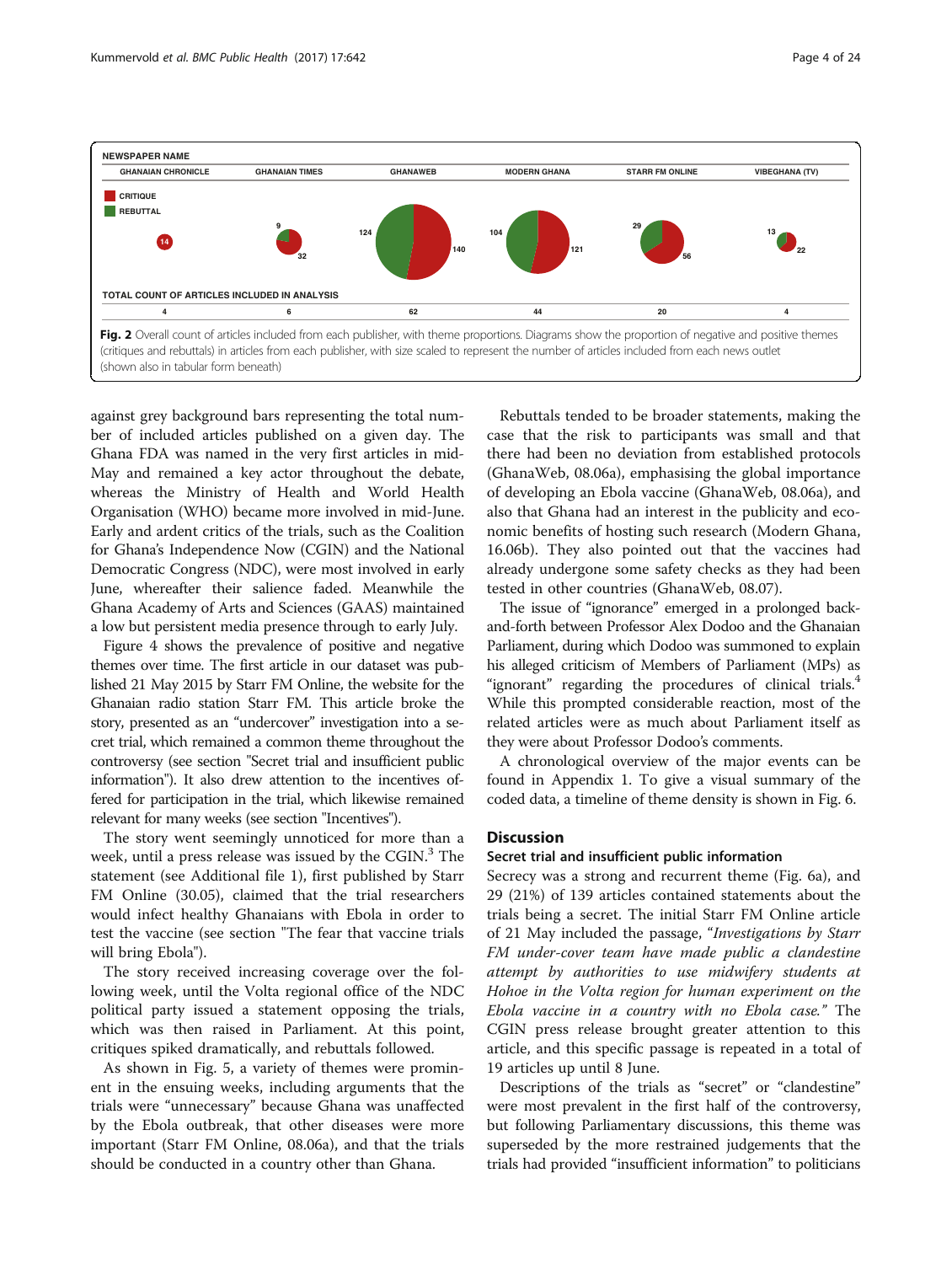<span id="page-4-0"></span>

and had failed to "sensitise" the general public. Trial representatives began responding in mid-June that information had been provided and sensitisation would be done.

This softer criticism, that the trials had provided "insufficient information," appeared in 39 (28%) of the articles. In an article titled, "House orders 'secret' Ebola vaccination stopped," MPs' objections focused on a lack of consultation with politicians and the general public:

"(…) the Deputy Minister of Education, Samuel Okudzeto Ablakwa, said it was unacceptable for the ministry to carry out such a sensitive exercise without proper communication and sensitisation. He said the exercise (…) did not have political approval from the government, and appealed to his colleagues not to put the blame on the government." (Ghanaian Times, 11.06).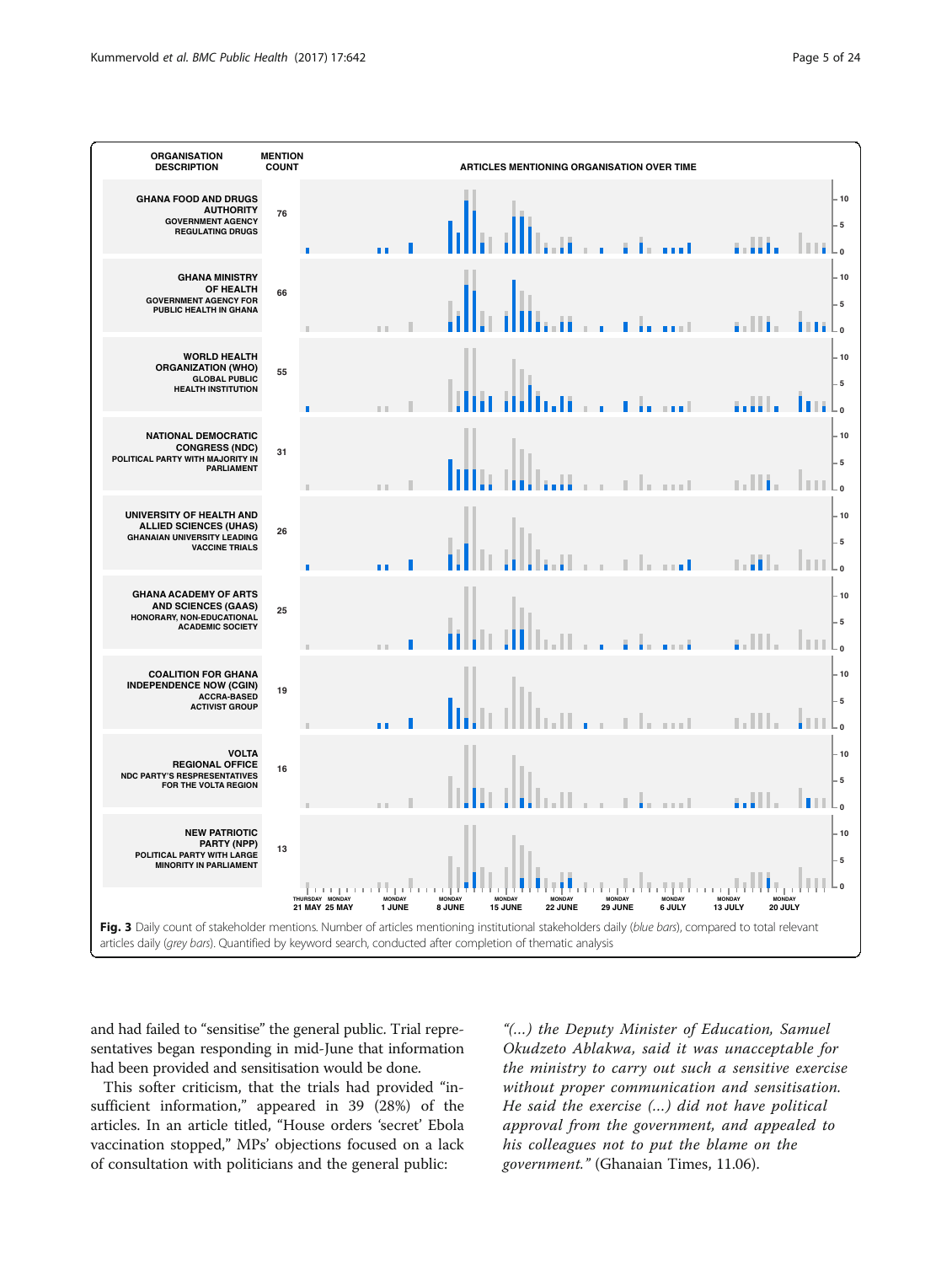<span id="page-5-0"></span>

Speaking before Parliament, Health Minister Alex Segbefia struck a contrite tone, admitting the need for better public engagement but asserting that approval had been sought from all the appropriate institutions:

"He said standard protocol had been followed prior to the approval for the vaccination to take place, but he conceded that despite the rigorous

nature of the approval process, the stakeholder consultation that needed to have been done was not thorough enough." (GhanaWeb, 16.06a).

In an interview published the following day, however, Susan Adu Amankwah (a researcher unaffiliated with either trial) ridiculed parliamentarians' expectation of being personally consulted:

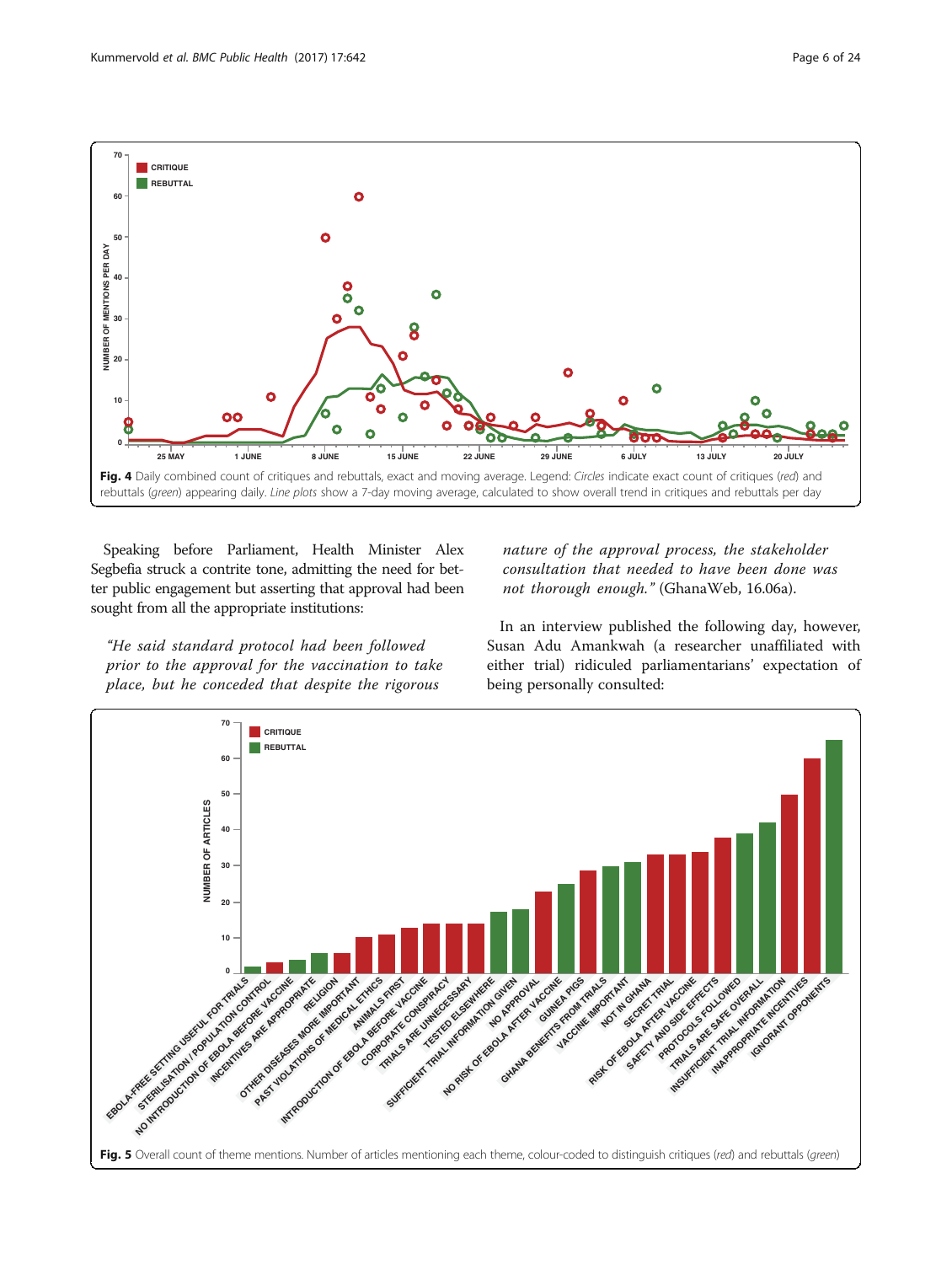<span id="page-6-0"></span>

to politicians and had failed to "sensitise" the general public. Trial representatives began responding in mid-June that information had been provided and public sensitisation would be done. **b** Themes discussed in section ["The fear that vaccine trials will bring Ebola](#page-7-0)": Early concerns about the trials' safety included two related but distinct fears – first, that trial participants might contract Ebola from the vaccine, and second, that because Ghana had no Ebola cases, the researchers must have intended to introduce Ebola into the population for the purpose of testing the vaccines. Rebuttals included repeated explanations of why the trial vaccines could not infect participants, as well as several assurances that Ebola was not being introduced to the country, however most rebuttals focused more on the idea that the trials were "following all protocols" and safe in a general sense. c Themes discussed in section "[Incen](#page-8-0)[tives](#page-8-0)": Incentives – 200 Ghanaian Cedis (GH₵) and a mobile phone – were a target for extensive criticism, both from those who felt these were valuable enough to be coercive, and also from those who perceived the trials to be very risky and consequently viewed the incentives as insultingly small. Rebuttals included the clarification that phones were intended to facilitate communication between researchers and participants, and the money was to compensate participants for their time. **d** Uncategorised themes

"The protocol of the trial had gone through the FDA …  $\int$  [in accordance with] the law that they  $\int$ MPs] themselves passed – the Public Act 815 so the government knew about it. If the government is not represented by the FDA, if the state is not represented by the FDA, then I don't know who the FDA is." (GhanaWeb, 17.06b).

Even as new public education efforts got underway, the secrecy claim continued to reappear, such as when the NPP party Ashanti Regional Chairman used it to direct blame at Ghana's president,

"… wondering how government, under the leadership of President John Dramani Mahama, could allow such an exercise to be conducted in his homeland, without the necessary education and approval." (Ghanaian Chronicle, 22.06b).

In an article titled "When Scientists Become Too Secretive," author Cameron Duodo was clearly unconvinced by the legalistic argument that the trials had received proper approval:

"… scientists of the Ghana Food and Drugs Authority (FDA) blithely authorised Ghanaian scientists, working for a foreign pharmaceutical company to carry out trials of an Ebola vaccine, without so much as a word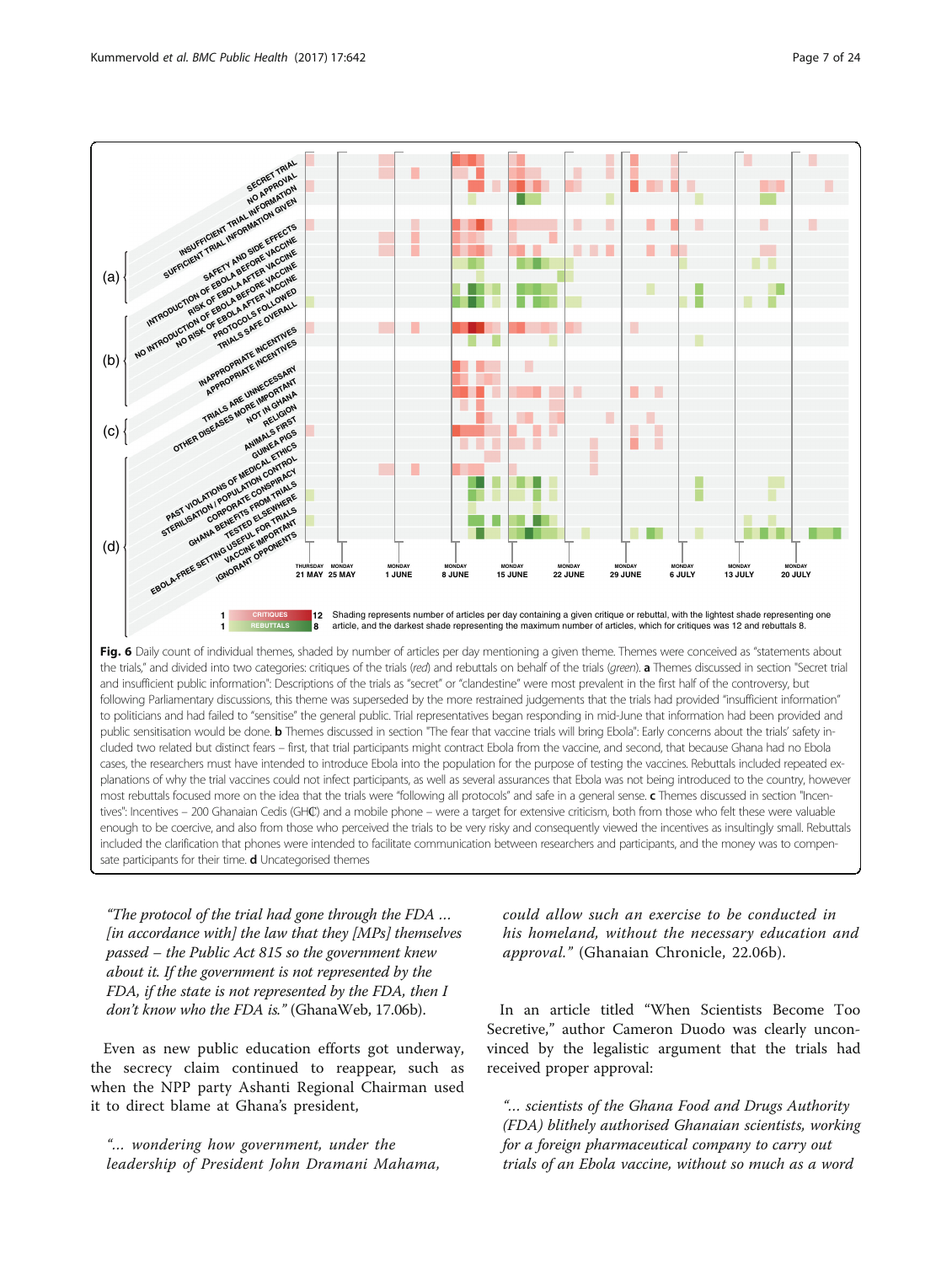<span id="page-7-0"></span>to the Ghanaian public, to prepare their minds for the trials." (Ghanaian Times, 30.06).

This narrative of an immoral experiment lent itself to historical comparisons, including the Tuskegee Syphilis Experiment (Modern Ghana 08.06), its Guatemalan counterpart (Ghanaian Chronicle, 25.06), and medical crimes perpetrated under the racist regimes of Nazi Germany and Apartheid South Africa (Ghanaian Times, 30.06). While such references were relatively sparse, Ghana's colonial past is a recurring theme throughout the debate, particularly in the "incentives" issue.

Lastly, long after the peak of the debate, a key traditional leader in the Hohoe region professed his longstanding support for the trials, and his bemusement at the national controversy:

"The Paramount Chief of Gbi Traditional Area, Togbe Gabusu, … wondered why the Ebola vaccine trial should generate so much controversy. "I have never doubted this because when they [researchers] came, they called all the traditional heads. They met us talked to us and we were satisfied before the hullabaloo came. We have a Research Centre in town here, it has been here for [many] years…and they have been working. So why this?", the Paramount Chief wondered." (Modern Ghana, 17.07).

The idea that the trials were "secret" was initially propagated by the Starr FM Online article, in which local students described being approached about participating in an upcoming trial, and in which interviewees affiliated with the UHAS research centre "pleaded anonymity," and insisted they "could not disclose" information. It seems likely that the interviewees were attempting to adhere to perfectly ordinary non-disclosure agreements, considering that the trials were still under review. This may have added an unintentionally conspiratorial air to their comments.

The Starr FM Online article also instigated the idea of secrecy by the mere fact that it was the first place where the trials were widely publicised. In the words of commentator Cameron Duodu,

"if you … try, even if metaphorically, to "smuggle" the project into the country, you will ensure that the first that is heard of it is through the news broadcast by a local radio station, then you are asking for trouble" (Ghanaian Times, 30.06).

The mere fact that the public was not aware of the trials lent credibility to the claims in the Starr FM Online article. Then again, the trials were forbidden to conduct

any public education prior to receiving ethics approval, so its absence was not so much a mistake, but rather a vulnerability inherent in the established protocol for conducting research, which may need to be revised.

### The fear that vaccine trials will bring Ebola

One of the most common critiques was that the vaccine trials would lead to Ebola cases in Ghana. Out of 139 articles in our dataset, 47 (33%) claimed that the vaccine would cause an Ebola outbreak in Ghana, while 27 articles (19%) said this would not happen. The critique came in two distinct forms: first, a suspicion that trial researchers would intentionally expose people to Ebola virus in order to test the vaccine, and second, a fear that the vaccine itself would cause participants to contract Ebola. Rebuttals included direct responses to both of these critiques, and overarching statements that the trials were safe and protocols had been followed. Figure [6b](#page-6-0) shows when each of the critiques appears, and when each is countered.

The claim is first mentioned in Starr FM Online (30.05), and is a direct quote from a press release issued by CGIN:

"Ebola outbreak, which is 100% sure to happen in Ghana should this human trials be allowed to go on, will be the greatest national security threat our country will ever face. The manufacturers of the socalled Ebola vaccine will look on till a larger number of Ghanaians are killed by the disease here in Ghana before the vaccine will be released and this would happen to make government buy the vaccine at any price…there is and will be no way by which Ghana can go through this Ebola virus human experiment without Ebola being spread country wide." (Starr FM Online, 30.05).

Thus the original claim was that Ebola had to be introduced to be able to test the vaccine. After a fierce debate, in which the CGIN statement was referenced in the majority of the monitored newspapers, the first statements defending the trials found their way into the media more than a week later:

"The Food and Drugs Authority (FDA) has refuted claims that the impending Ebola vaccine trial in Ghana will harm persons who will be used as subjects for the exercise. "(Starr FM Online, 08.06).

"According to FDA documents, the vaccines to be tested in Ghana are made using a common cold virus called an adenovirus that "does not make people sick". The vaccines contain extracts that do not cause the disease from the Ebola virus." (GhanaWeb, 09.06).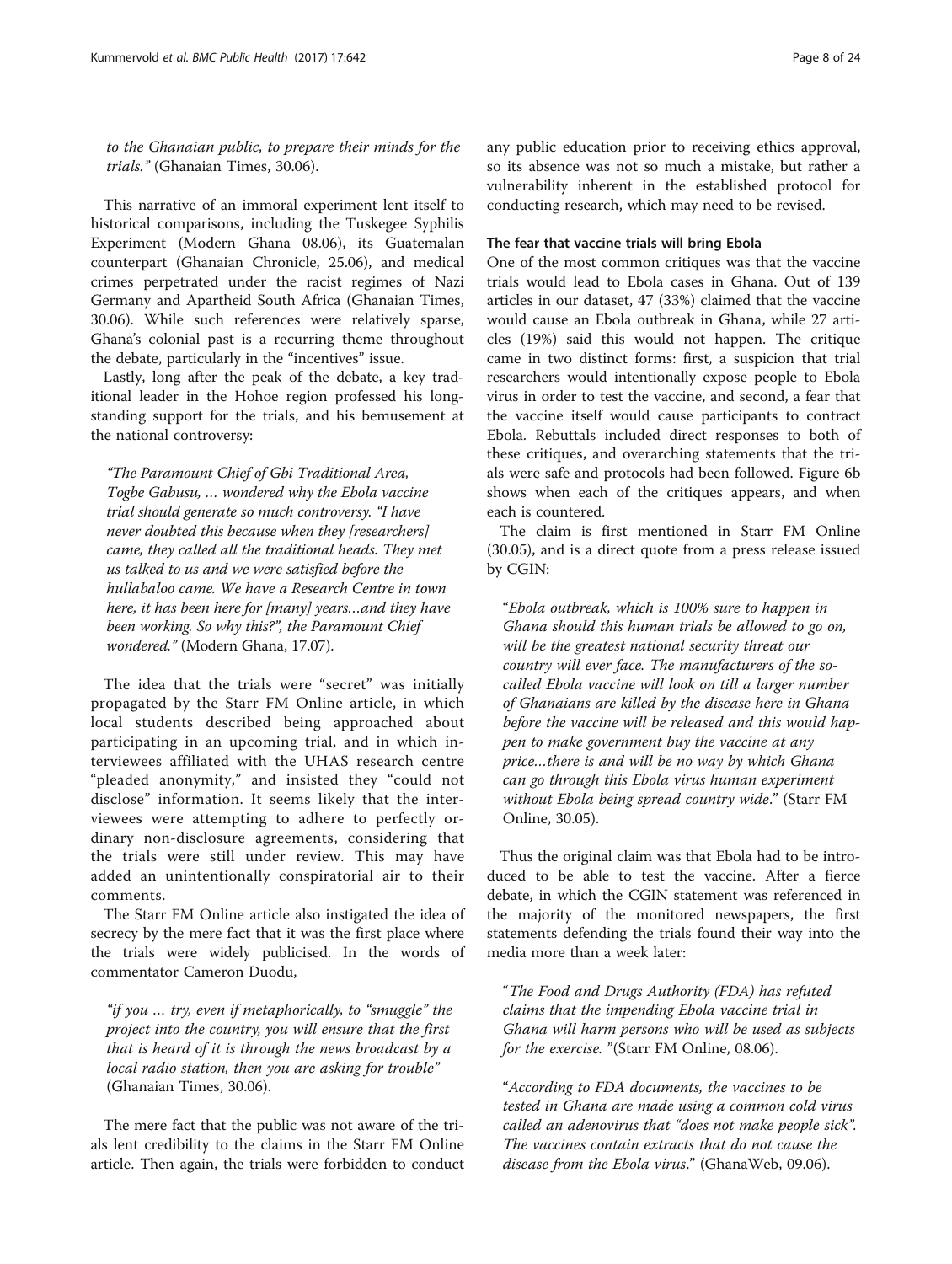<span id="page-8-0"></span>After the trials were suspended by the Minister of Health on 9 June (after being ordered to do so by Parliament) the debate continued and the GAAS issued a press statement on 12 June stating that it was "unsafe to undertake the trials in Ghana". The statement included a list of ten technical questions, including:

"What assurances do we have that the chimpanzeederived live adenovirus vector used in the GSK vaccine construct, although non-replicating for now, will remain dormant and not itself cause a disease to compromise the health of the people of Ghana?" (GhanaWeb, 15.06a).

Several writers demanded that "The World Health Organization Must Respond to the Queries of the Ghana Academy of Arts and Sciences," (GhanaWeb, 27.06). On 26 June UHAS issued a press statement [[19\]](#page-23-0) rebutting the scientific questions point-by-point. Principal Investigator Professor Fred Binka also gave rebuttals in person at a sensitisation forum, and offered to undergo vaccination himself (Modern Ghana, 22.06). However, newspapers continued re-printing the GAAS critiques as late as 5 July, without acknowledging these rebuttals. Only one article reported on the UHAS response, and not until 8 July.

Moreover, the GAAS was portrayed as a mouthpiece of the people: "Ghanaians, through the Ghana Academy of Arts and Sciences (GAAS), have posed Ten Queries which WHO is required to take extremely seriously and reply to." (GhanaWeb, 27.06), in contrast to portrayals of the Ghana FDA as "…a body grandiosely semilabelling itself after an illustrious American name sake…" (GhanaWeb, 15.06).

So, it appears that the initial fear about scientists intentionally introducing Ebola was gradually replaced by the concern that the vaccine itself could cause disease, and this narrative became somewhat more scientifically sophisticated after the GAAS' list of questions became a focal point. There were other passages, such as "The Ho West MP added that MPs from the region have been inundated with phone calls from panic-stricken constituents who believe that this trial is aimed at spreading the dreaded Ebola disease in the Volta Region. "(GhanaWeb, 15.06b), that indicate a perception that people would be infected prior to vaccination. However, most quotes between 16-22 June are related to whether the adenovirus vector might mutate into a virulent form of the Ebola virus and infect trial participants.

### Incentives

The debate around incentives was challenging to respond to: most complained that the incentives for trial participation were insufficient, but others simultaneously claimed

they were inappropriately large, and in general the allegations made no distinction between the GSK trial (which was to offer participants money and a mobile phone) and the Janssen trial (which was not). The incentives were perceived as compensation for the trial's dangers (as opposed to compensation for the cost of travel and time lost), and these dangers were thought to be great, leading to the conclusion that the incentives were too little. There were far fewer concerns about the incentives being coercively large compared with the many allegations that they were insultingly paltry. The claim that these incentives violated international standards for participant compensation, in some places attributed to WHO (see for instance Ghana-Web, 10.06d), added to the sense of insult. Rebuttals were issued to the effect that the incentives were for practical purposes (money for transport and phones for follow-up communication), but it is evident that the density of these rebuttals was sparser than that of the critiques.

The "incentives" theme appeared early in the debate peaking in the month of June (see Fig. [6c\)](#page-6-0). It is one of the most frequent themes, with 49 of 139 articles (35%) mentioning it, and received relatively few rebuttals.

Incentives  $-200$  Ghanaian Cedis (GH $\mathbb{C}$ <sup>5</sup> and a mobile phone – were a target for extensive criticism, both from those who felt these were valuable enough to be coercive, and also from those who perceived the trials to be very risky and consequently viewed the incentives as insultingly small. Rebuttals included the clarification that phones were intended to facilitate communication between researchers and participants, and the money was to compensate participants for their time and transport.

As with secrecy, the topic of incentives is central in the initial Starr FM Online article:

"Documents cited by [Starrfmonline.com](http://starrfmonline.com) indicate that the students have been promised [GH₵] 200 each and mobile phones." They will also receive other compensations (…) "I'm really scared and a lot of my colleagues are apprehensive too," a student confided in [Starrfmonline.com.](http://starrfmonline.com) "Currently, they are compiling our names for the trial but we don't know whether the vaccine is safe or not; whether we'll contract the disease or otherwise. Nobody is explaining anything to us." (Starr FM Online, 21.05).

The incentives are described neutrally, yet appear alongside fearful quotes. Similar references appeared in late May and early June, until the Volta office of the NDC party released a statement condemning the trials and portraying the incentives in a decidedly negative light:

"We are appealing to all Voltarians to remain calm and should not risk their lives for [GH₵] 200 and mobile phone," a statement signed by the NDC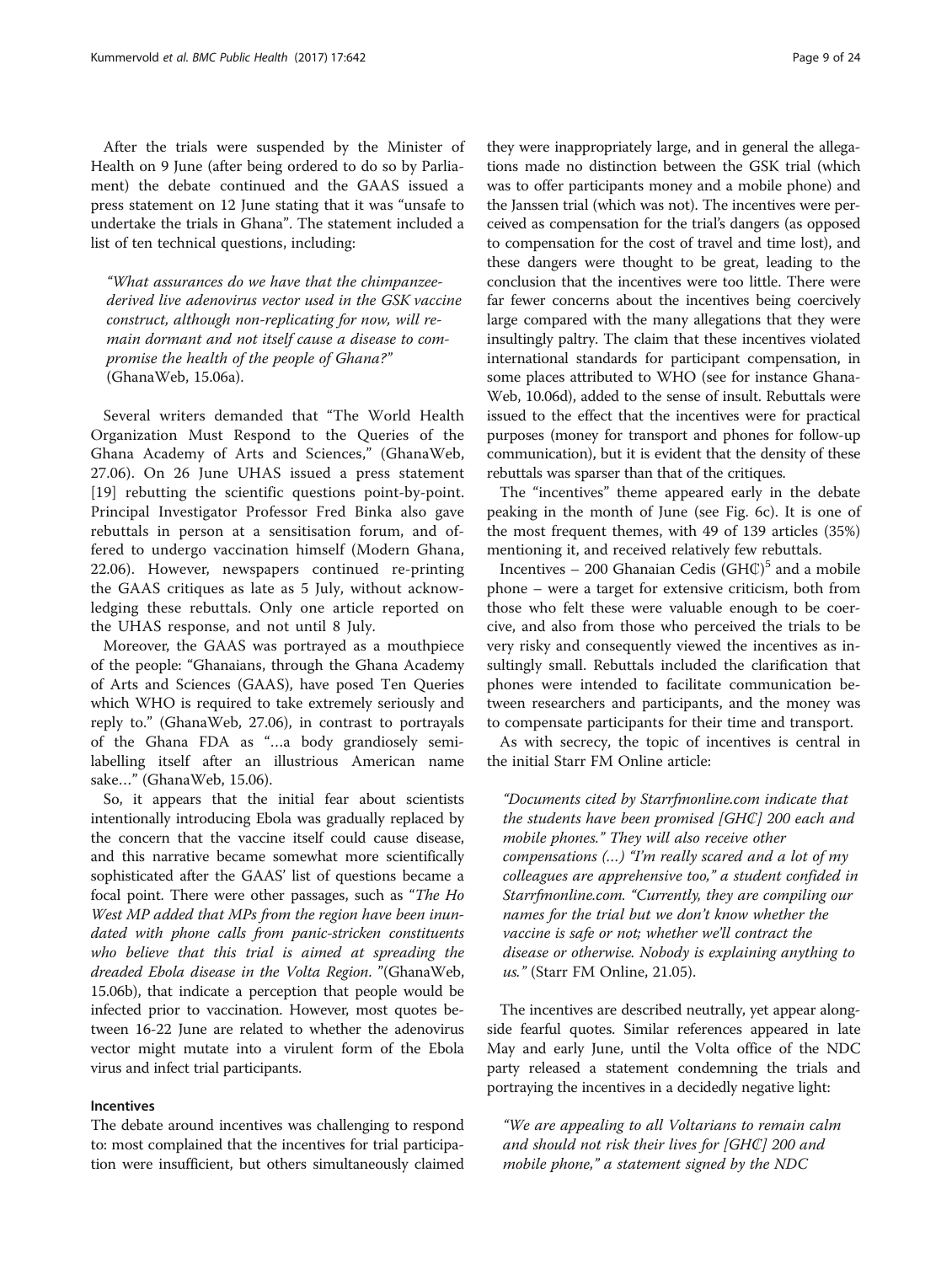regional chairman Kwadwo Gyapong, secretary Simon Amegashie-Viglo and regional organiser Henry Kojo Ametefee said. (Starr FM Online, 08.06a).

In an opinion piece published the following day, writer Michael Bokor issued a strong condemnation:

"Clearly, using Ghanaians as guinea pigs for this Ebola vaccine experiment is insulting and misguided. It is unethical, immoral, and despicable, especially if we consider what is being used as an inducement for participants." (Modern Ghana, 09.06b).

Not all articles were so critical, and at least one correctly reported that the phone was provided "to facilitate communication and monitoring" (Modern Ghana, 10.06c).

When the issue was brought before Parliament, however, the Majority Chief Whip proposed "to invite the foreign pharmaceutical companies to do some explanations, because entering into a community and using mobile phones and [GHC] 200 to entice people for such a dangerous research is simply unacceptable." (Ghanaian Times, 11.06). Harsh opinion articles followed, arguing both that "volunteers in other countries will not take less than US\$2,000 or £1,000 per a single trial, in Ghana volunteers are being offered £40 ([GHC] 200) plus a cheap or substandard mobile (cell) phone likely to be of Chinese-made" (Modern Ghana, 12.06b), and also that that the incentives were coercively high and that participants:"... should not be influenced in their decision by psychological or financial pressures of any sort." (Ghanaian Times, 16.06).

These contradictory criticisms presented an obvious challenge for defending the incentives. Early rebuttals focused on the practicality of the incentives:

"…the [GHC] 200.00 was supposed to cater for the transportation of the volunteers while the mobile phone was to help health personnel assess the health of the volunteers once the vaccine has been administered on them." (Modern Ghana, 10.06b).

WHO country representative for Ghana Dr. Magda Rabalo managed to address the issue of the amount provided in the incentive package during a forum in Accra:

"…the ethics committee of trials said such moneys should not be too much or too little to manipulate people to volunteer… It also noted that WHO does not define how much participant should be paid and that compensations differ from country to country." (Vibeghana (TV), 20.06).

Finally, several weeks later, an interview with Dr. Ama Kyerewaa Edwin, member of the Ghana Health Service

Ethics Committee, clarified the actual compensation being given:

"... [participants] are not paid for volunteering but you will be compensated for your time and traveling in and out of the research Centre. … Persons who offer themselves for the Ebola vaccine trial in Ghana will be given a comprehensive international insurance cover against any unintended consequences," (Starr FM Online, 08.07).

### Limitations

This analysis only looks at English-language online media in a lower-middle-income country. It does not include print-only publications, radio or television broadcasts, and is therefore only analysing a subset of the media. However, we find few, if any, references in the online material to print-only sources.

In using these data to study a public debate, we assume that the timing and quantity of news coverage around a specific theme reflects the salience of that theme in the public consciousness. However, topics reported also reflect other factors, like editorial bias and preference for sensational stories.

As noted in the Results section, we make no attempt to draw conclusions from the aggregate amount of positive and negative themes observed in the dataset. A weighted analysis might account for the different number of positive and negative themes defined in the codebook. However, this would mask the fact that the themes do not measure discrete units of "positivity" and "negativity" but rather points and counterpoints in a narrative, which don't combine additively. This may be an interesting subject for future research, nonetheless.

In our study we assume all articles to have equal influence. If the dataset were larger, it would be reasonable to attribute a weight based on the number of readers or geographic reach of a publication to estimate their potential influence.

Our analysis is based on manually coding themes. All coding was done using online tools, annotating the live data directly. Compared to traditional qualitative analysis, it is effective. However, it still means all articles matching specific keywords need to be read manually. Advancements in machine learning approaches might make it possible in the future to develop tools that will automate part of the coding in order to better provide real time monitoring to help health communication teams.

## Conclusion

The rumours identified in this dataset highlight the vital importance of understanding the emotional context of public concerns: a story of secret vaccine trials in Ghana, or scientists intentionally infecting Ghanaians with Ebola, is only credible in the context of deep mistrust. Indeed,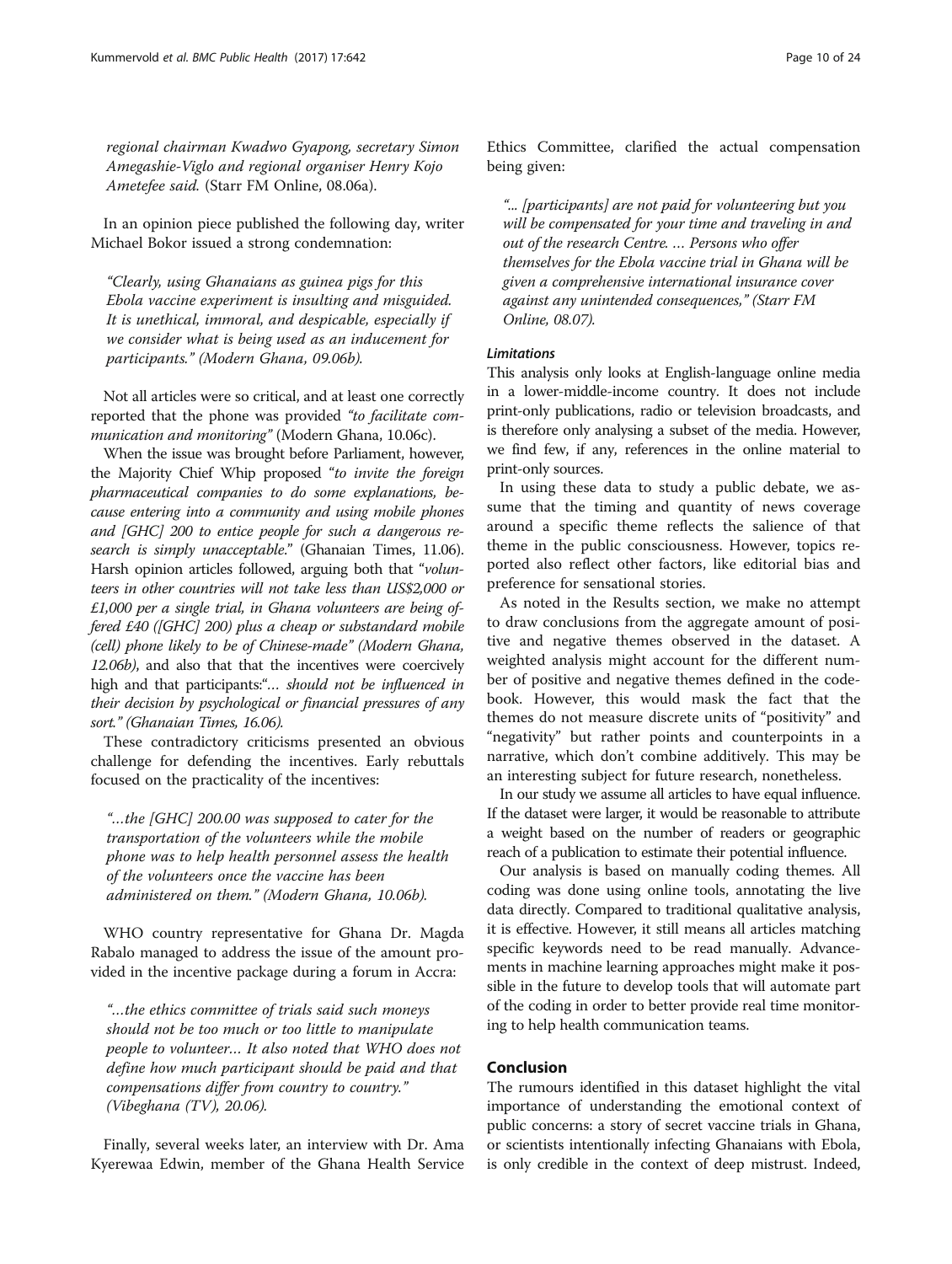the trials debate is marked, from beginning to end, by the overwhelming fear engendered by the Ebola outbreak, as well as a pervasive anxiety to distance Ghana from the disease, even at the expense of research that could help protect against it. Since the trials themselves were partly sponsored by Western pharmaceutical companies, opposing them could be portrayed as a show of independence from the influence of former colonial powers. In this way, critics tapped into long-running historical themes, as well as the visceral fear of the Ebola epidemic.

By analysing the debate from its inception, we can track the evolution of issues from their initial appearance in alarming news articles, to examples of extreme claims becoming more sober, as seen in the transition from claims of a "secret trial" towards more moderate complaints that too little sensitisation and stakeholder consultation had been done. As early opponents like the CGIN dropped out of the news, attention focused on high-profile figures, and in this process, these public figures may have felt that they needed to justify their initial position to avoid embarrassment. This could explain the overall increase in the sophistication of arguments against the trials, while the initial emotions remained at the heart of the debate. As shown in this analysis, even marginal critics can mobilize a widespread and sophisticated opposition movement to derail important public health programmes, if they are taken up by high-profile opinion leaders. The situation in Ghana demonstrates the importance of early and constant engagement with both supporters and critics of trials, bringing them into conversations and ensuring that their fears, concerns and perspectives are heard and considered from the very beginning of the process. We recommend early engagement as a way to minimise the risk of individuals and communities feeling excluded, or their concerns dismissed, provoking perceptions of secrecy and potentially leading high-profile opinion leaders to take up their arguments on a wider scale.

It is noteworthy that although some of the initial critiques remained major themes throughout the debate, others, such as the conspiratorial allegation that "Ebola is a business," did not last as long. Not unlike an infectious disease outbreak, beginning with an isolated index case and followed by a larger flare-up, some strains of these rumours proved more contagious than others. New arguments and angles also emerged as more people joined the debate. For example, the controversy clearly resonated with racial and colonial themes, as evidenced by the repeated references to historical instances of unethical experimentation on African bodies. This should serve as a stark reminder that past injustices can still undermine trust in the present. In addition, researchers should work to build trusting relationships within the communities where they are working by being consistently open and transparent as early as possible. This is particularly vital when considering sensitive issues or protocol requirements such as taking blood or the use of incentives that may be particularly sensitive given histories of extraction in the region.

Although regulations sometimes prevent trials from sharing public information about a specific trial prior to receiving ethical approval, this doesn't necessarily preclude the possibility of a more general, government-led national discussion on the need for an Ebola vaccine, the strong value that such a vaccine would have for Ghana's national security, and the long-term economic and diplomatic benefits of taking part in the international effort. Such a generalised national dialogue - avoiding the specifics of any one candidate vaccine trial - should be considered, especially when the disease in question is so emotionally fraught, and so relevant to the whole nation. We also recommend the involvement of community representatives in the development of clinical trial protocols, in order to ensure that trial designs are both scientifically valid and also acceptable to the communities within which they are occurring.

One of the other major challenges is making the collected information comprehensible and useable to decision makers. To achieve this, effective visualisation techniques are vital. Some of these techniques are demonstrated in this article, and many of these can be generated on-demand in real time. For stakeholders involved in a major health crisis, real-time insights can be vital, given the limited amount of time available for decisionmaking. It is our hope that these techniques can be incorporated into a reliable tool for assessing public information needs in future epidemics and similarly emotive national crises.

#### **Endnotes**

<https://www.google.com/alerts>

<sup>2</sup>PHP (PHP: Hypertext Preprocessor) is an open source general-purpose scripting language that is especially suited for web development.<https://www.php.net>

 $3$ The document in question was written by Tawiah Evans, a former journalism student who operates the CGIN with a number of other activists based in Accra.

<sup>4"</sup>Prof Dodoo, on the airwaves, had described MPs as ignorant for making misleading and unfounded comments on the Ebola vaccine trial in the country following MPs' opposition to the vaccine trial." (Modern Ghana,17.06c) <sup>5</sup>

200GH₵ is the equivalent of approximately 48USD/ 44EUR. According to the World Bank, the minimum monthly wage for a 19-year old or apprentice in Ghana was around 28USD (118GH₵) in 2013 ([https://web.arch](https://web.archive.org/web/20170728085136/http://datatopics.worldbank.org/jobs/country/ghana)[ive.org/web/20170728085136/http://datatopics.world](https://web.archive.org/web/20170728085136/http://datatopics.worldbank.org/jobs/country/ghana)[bank.org/jobs/country/ghana](https://web.archive.org/web/20170728085136/http://datatopics.worldbank.org/jobs/country/ghana))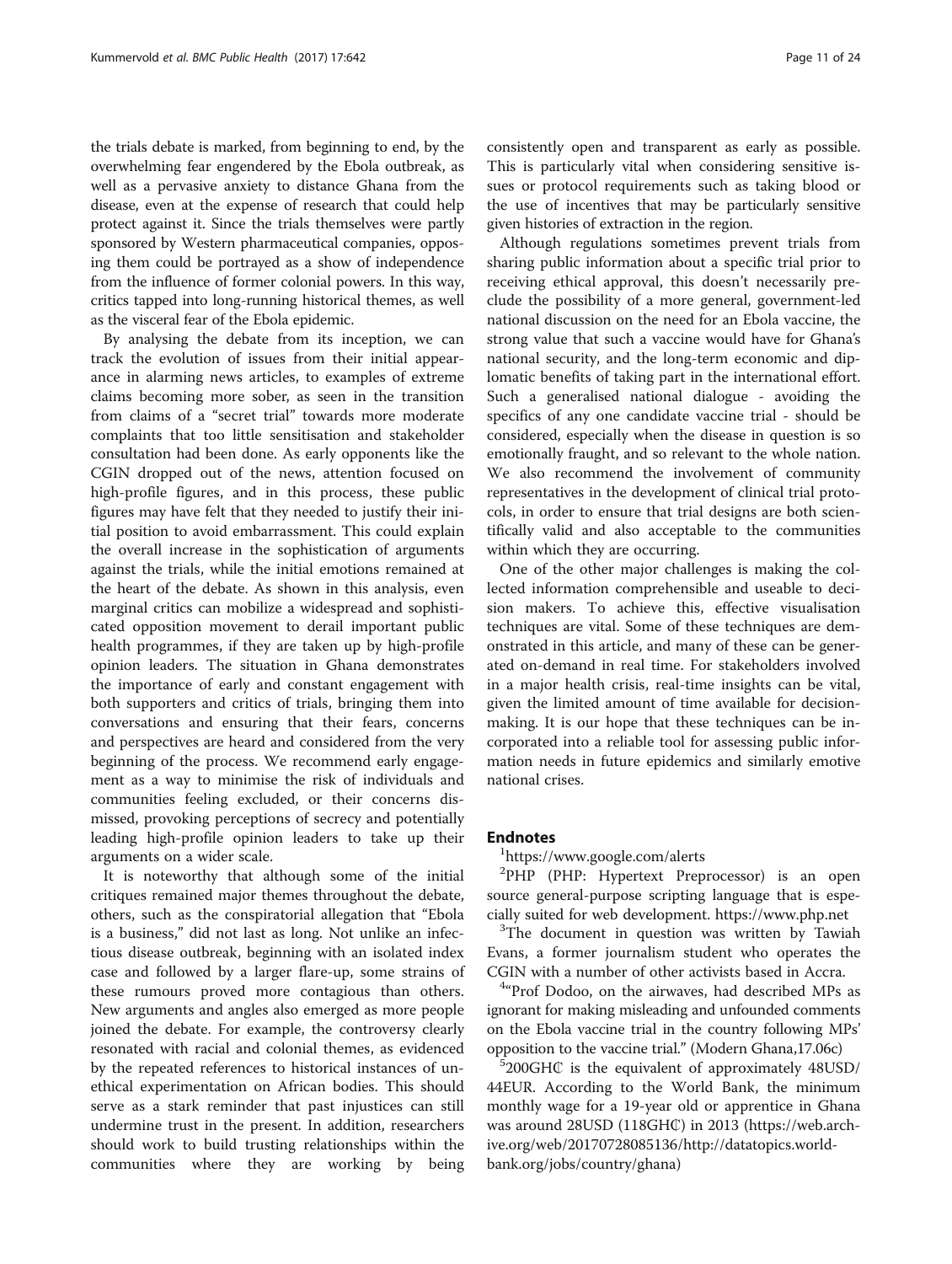## Appendix 1

## Table 1 Final coding quidelines

| Theme                                          | Description                                                                                                                                                                                                                                              | Type       |
|------------------------------------------------|----------------------------------------------------------------------------------------------------------------------------------------------------------------------------------------------------------------------------------------------------------|------------|
| Secret trial                                   | Anything that indicates that the trial is/was secret.                                                                                                                                                                                                    | <b>NEG</b> |
| No approval                                    | The trial lacks approval from a public authority.                                                                                                                                                                                                        | <b>NEG</b> |
| Inappropriate incentives                       | The incentives for trial participants are mentioned as a problem.                                                                                                                                                                                        | <b>NEG</b> |
| Insufficient trial information                 | The trial ought to have declared itself to / done more outreach and<br>sensitisation with participants/general public/local leaders/national<br>leaders. Having gotten approval without informing goes into this<br>category                             | <b>NEG</b> |
| Corporate conspiracy                           | The Ebola/vaccine/trial being done for business.                                                                                                                                                                                                         | <b>NEG</b> |
| Introduction of Ebola before vaccine           | Any claim that the trial will give people Ebola first, to be able to test the vaccine                                                                                                                                                                    | <b>NEG</b> |
| Risk of Ebola after vaccine                    | People will get Ebola from the vaccine                                                                                                                                                                                                                   | <b>NEG</b> |
| Safety and side effects                        | Any side effects and safety concerns                                                                                                                                                                                                                     | <b>NEG</b> |
| Past violations of medical ethics              | The trial is similar to historical examples of unethical medical practice/experiments                                                                                                                                                                    | <b>NEG</b> |
| Sterilisation/population control               | The trial is part of a conspiracy to sterilise people / control the population                                                                                                                                                                           | <b>NEG</b> |
| Other diseases more important                  | Addressing other health issues (e.g. cholera) more important than conducting the trial.                                                                                                                                                                  | <b>NEG</b> |
| Not in Ghana                                   | Thinks it should be done, but in another place, for reasons including: NIMBY/<br>county/town/region/ethnic group, doesn't make sense because Ghana is Ebola-free                                                                                         | <b>NEG</b> |
| Guinea Pig                                     | Any description of trial participants as Guinea Pigs.                                                                                                                                                                                                    | <b>NEG</b> |
| Animals first                                  | The vaccine hasn't been tested on animals yet.                                                                                                                                                                                                           | <b>NEG</b> |
| Trials are unnecessary                         | The trial is unnecessary/needless (e.g. because Ghana is Ebola-free)                                                                                                                                                                                     | <b>NEG</b> |
| Religion                                       | The trial should not be done because "we prayed and God spared us" from Ebola                                                                                                                                                                            | <b>NEG</b> |
| No introduction of Ebola before vaccine        | We don't have to give people Ebola to test the vaccine                                                                                                                                                                                                   | POS        |
| No risk of Ebola after vaccine                 | People will not get Ebola from the vaccine                                                                                                                                                                                                               | POS        |
| Protocols followed                             | Responses that say ethical, legal requirements have been met<br>(which presumes public trust in the FDA, in the regulations and their enforcement).<br>Excellent example of the difference between what ethics means to a researcher vs.<br>a layperson. | <b>POS</b> |
| Vaccine important                              | Helping develop the vaccine is an ethical imperative in itself                                                                                                                                                                                           | <b>POS</b> |
| Ghana benefits from the trials                 | Participating the trials is in Ghana's self interest since it will develop scientific and<br>business capacity/reputation, and/or having the vaccine will help Ghana prepare<br>for another outbreak                                                     | POS        |
| Tested elsewhere                               | Other countries have tested the vaccine/are also testing it, which should reassure/<br>inspire Ghana to participate as well                                                                                                                              | POS        |
| Sufficient trial information given             | We are doing/have done/ will do all the necessary and appropriate informing and<br>sensitizing and outreach                                                                                                                                              | <b>POS</b> |
| Ignorant opponents                             | People opposing the vaccine are ignorant etc. Including general characterisation of<br>people opposing trial                                                                                                                                             | POS        |
| Appropriate Incentives                         | Money and phone are for practical purposes of transport and communication, not<br>an undue incentive                                                                                                                                                     | <b>POS</b> |
| Trials are safe overall                        | The trial is safe (this code applies to all safety/side effect reassurances except those<br>focusing on the fear of getting Ebola, which were coded as Not Ebola first/after)                                                                            | POS        |
| Ebola-free setting useful for testing vaccines | The test must be done in Ghana because it is an Ebola-free country                                                                                                                                                                                       | <b>POS</b> |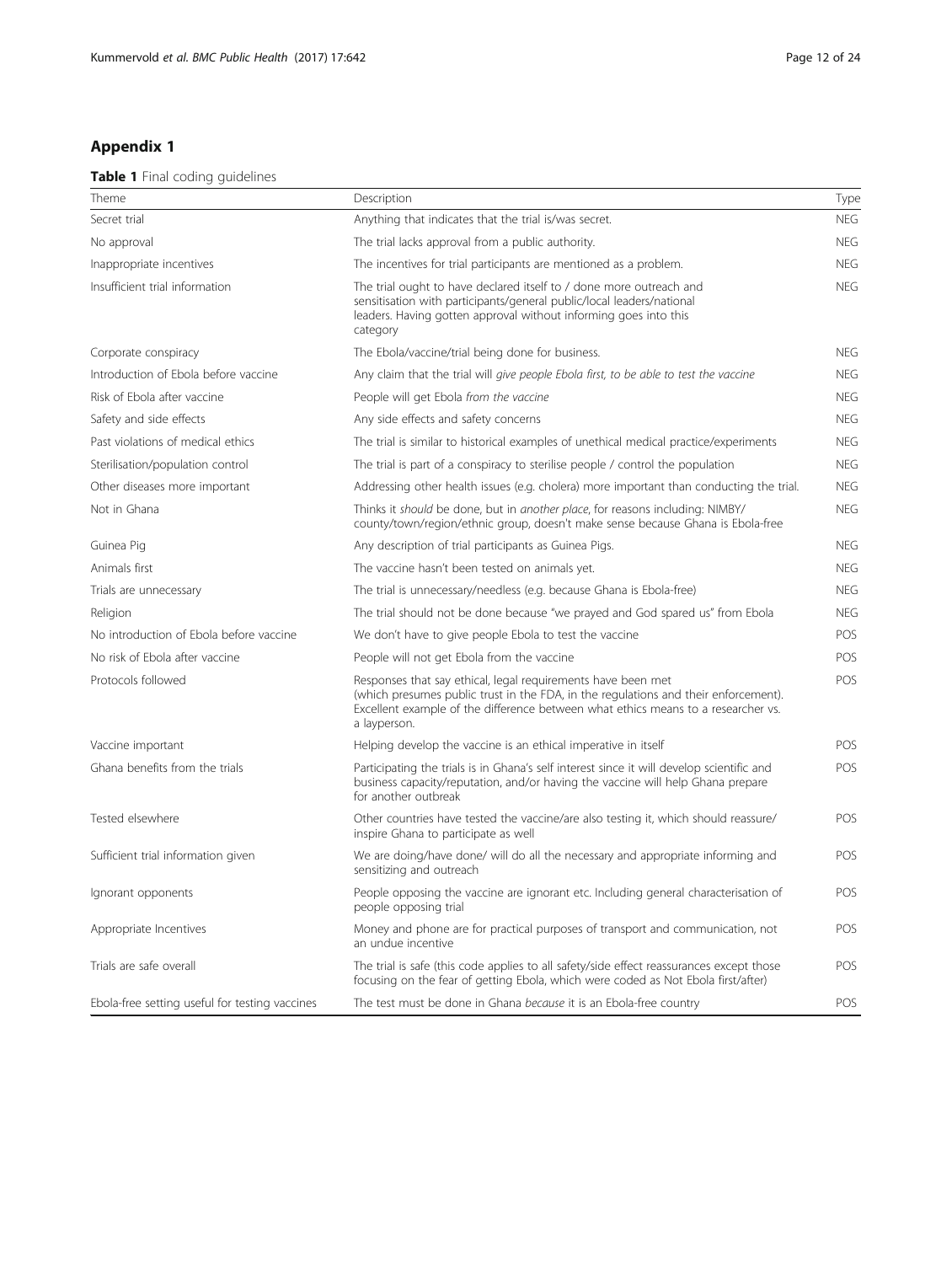Procedure for coding and resolving disagreements The following procedure were followed for each article after initial coding:

- A theme that all coders included was marked as "present".
- A theme none of the coders included was marked as "not present".
- A theme Coder 1 marked but not Coder 2 or Coder 3 was marked as "Challenge for Coder 1". ○ [Repeated for Coder 2 and Coder 3]
- A theme Coder 2 and Coder 3 marked but not Coder 1 was marked as "Challenge for Coder 1". ○ [Repeated for Coder 2 and Coder 3]

## After initial coding all themes in the article then one of the following statuses:

- Theme is present
- Theme is not present

• Challenge for Coder 1, Coder 2 or Coder3

## Coder 1 was then presented with the following choice:

- Coder 2 and Coder 3 marked this as theme X. They based this on the following quotes. Do you agree or disagree?
- Only you coded this as theme X. You did base it on the following quote. Do you still agree?
- [Repeated for *Coder 2* and *Coder 3*]

As long as the article was marked as a challenge, it was hidden for the agreeing coders. In cases where the challenge was not solved by agreement, it was sent back to the other coders, and the process repeated. The majority coders would then see one of message like:

 Coder 1 insists this should (not) be coded as theme X. Do you agree?

## Appendix 3

## Table 2 Analysed articles and major incidents

| Date   | Newspaper Url                                                                                                                                                                                                                                                                                                |                                                                                                     | Archived url                                                                                                                                          | Title                                                              |
|--------|--------------------------------------------------------------------------------------------------------------------------------------------------------------------------------------------------------------------------------------------------------------------------------------------------------------|-----------------------------------------------------------------------------------------------------|-------------------------------------------------------------------------------------------------------------------------------------------------------|--------------------------------------------------------------------|
| 21.05  |                                                                                                                                                                                                                                                                                                              |                                                                                                     | This is the real start of the media debate. First article appears, but is not quoted by any other outlet until 10 days later                          |                                                                    |
| 21.05  | Starr FM<br>Online                                                                                                                                                                                                                                                                                           | http://www.starrfmonline.com/1.3920389                                                              | https://web.archive.org/web/<br>20150524021135/http://<br>starrfmonline.com/1.3920389                                                                 | Ebola vaccine trial hits Hohoe; GH¢200,<br>phones for participants |
| 29.05  |                                                                                                                                                                                                                                                                                                              | CGIN posts press release. Press release included as Additional file 1.                              |                                                                                                                                                       |                                                                    |
| 30.05  | Starr FM<br>Online                                                                                                                                                                                                                                                                                           | http://www.starrfmonline.com/1.4162568                                                              | https://web.archive.org/web/<br>20150602053125/http://<br>www.starrfmonline.com/1.4162568                                                             | Stop "criminal" Ebola vaccines trial in<br>Ghana - Coalition       |
| 31.05  | GhanaWeb                                                                                                                                                                                                                                                                                                     | http://www.ghanaweb.com/<br>GhanaHomePage/NewsArchive/<br>artikel.php?ID=360308                     | https://web.archive.org/web/<br>20151025012812/http://<br>www.ghanaweb.com/GhanaHomePage/<br>NewsArchive/artikel.php?ID=360308                        | Stop "criminal" Ebola vaccines trial in<br>Ghana - Coalition       |
| 03.06  | According to article in the BMJ (http://www.bmj.com/content/350/bmj.h2105/rr-7. Archived at: https://web.archive.org/web/<br>20170728081845/http://www.bmj.com/content/350/bmj.h2105/rr-7) there was a meeting with the health minister and NAAS/GAAS this day,<br>where NAAS presented a preliminary report |                                                                                                     |                                                                                                                                                       |                                                                    |
| 03.06  |                                                                                                                                                                                                                                                                                                              | FDA holds emergency meeting                                                                         |                                                                                                                                                       |                                                                    |
| 03.06  | GhanaWeb                                                                                                                                                                                                                                                                                                     | http://www.ghanaweb.com/<br>GhanaHomePage/NewsArchive/<br>artikel.php?ID=360701                     | http://web.archive.org/web/<br>20150815232325/http://<br>www.ghanaweb.com/GhanaHomePage/<br>NewsArchive/artikel.php?ID=360701                         | FDA holds meeting on Ebola vaccination<br>trials                   |
| 03.06  | Modern<br>Ghana                                                                                                                                                                                                                                                                                              | http://www.modernghana.com/news/<br>621048/1/fda-holds-meeting-on-ebola-<br>vaccination-trials.html | http://web.archive.org/web/<br>20150809184735/http://<br>www.modernghana.com/news/621048/<br>1/fda-holds-meeting-on-ebola-<br>vaccination-trials.html | FDA holds meeting on Ebola vaccination<br>trials                   |
| 07.06  |                                                                                                                                                                                                                                                                                                              | NDC issues press release where they say no to Ebola trials in the Volta region.                     |                                                                                                                                                       |                                                                    |
| 08.06a | Starr FM<br>Online                                                                                                                                                                                                                                                                                           | http://www.starrfmonline.com/1.4294638                                                              | http://web.archive.org/web/<br>20150611033541/http://<br>www.starrfmonline.com:80/1.4294638                                                           | NDC says no to "needless" Ebola<br>vaccines trial in Volta region  |
| 08.06a | GhanaWeb                                                                                                                                                                                                                                                                                                     |                                                                                                     | http://web.archive.org/web/<br>20150816151139/http://                                                                                                 | Ebola vaccine trial won't harm Ghanaians<br>$-$ FDA                |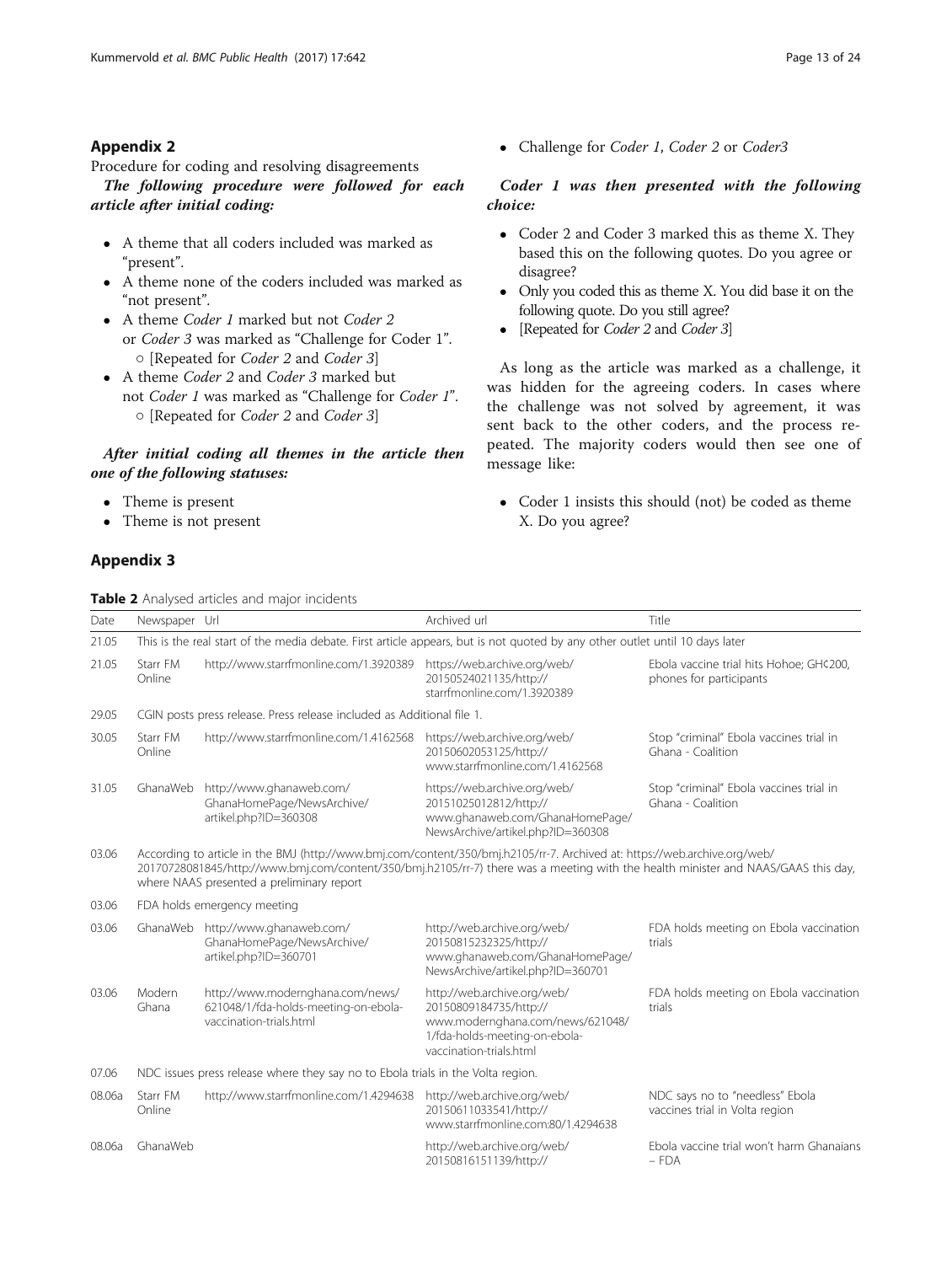|                    |                    | http://www.ghanaweb.com/<br>GhanaHomePage/NewsArchive/<br>artikel.php?ID=361484                          | www.ghanaweb.com/GhanaHomePage/<br>NewsArchive/artikel.php?ID=361484                                                                                       |                                                                                 |
|--------------------|--------------------|----------------------------------------------------------------------------------------------------------|------------------------------------------------------------------------------------------------------------------------------------------------------------|---------------------------------------------------------------------------------|
| 08.06              | Modern<br>Ghana    | http://www.modernghana.com/news/<br>621918/1/ndc-says-no-to-needless-ebola-<br>vaccines-trial-in-vr.html | http://web.archive.org/web/<br>20150810104450/http://<br>www.modernghana.com/news/621918/<br>1/ndc-says-no-to-needless-ebola-<br>vaccines-trial-in-vr.html | NDC Says No To Needless Ebola<br>Vaccines Trial In V/R                          |
| 08.06b             | Starr FM<br>Online | http://www.starrfmonline.com/1.4322726                                                                   | http://web.archive.org/web/<br>20150730025947/http://<br>www.starrfmonline.com/1.4322726                                                                   | 'Ebola vaccine trial won't harm<br>Ghanaians' - FDA                             |
| 08.06c             | Starr FM<br>Online | http://www.starrfmonline.com/1.4313070                                                                   | http://web.archive.org/web/<br>20150730025658/http://<br>www.starrfmonline.com/1.4313070                                                                   | Ebola vaccines trial: Scientists confused<br>over 'Starter' and 'Booster' drugs |
| 08.06b             | GhanaWeb           | http://www.ghanaweb.com/<br>GhanaHomePage/NewsArchive/<br>artikel.php?ID=361405                          | http://web.archive.org/web/<br>20150816153837/http://<br>www.ghanaweb.com/GhanaHomePage/<br>NewsArchive/artikel.php?ID=361405                              | NDC says no to "needless" Ebola<br>vaccines trial in V/R                        |
| 08.06              |                    |                                                                                                          | An FDA News release is issued, containing an approval of the trial. Mentioned in GhanaWeb on the 10th.                                                     |                                                                                 |
| 09.06              | Vibeghana<br>(TV)  | http://vibeghana.com/2015/06/09/no-<br>ghanaian-should-be-a-guinea-pig-for-<br>ebola-experiments/        | http://web.archive.org/web/<br>20160126224127/http://vibeghana.com/<br>2015/06/09/no-ghanaian-should-be-a-<br>guinea-pig-for-ebola-experiments/            | No Ghanaian should be a guinea pig for<br>Ebola experiments                     |
| 09.06a             | Modern<br>Ghana    | http://www.modernghana.com/news/<br>622229/1/students-paid-for-ebola-drugs-<br>trial.html                | http://web.archive.org/web/<br>20150810143334/http://<br>www.modernghana.com/news/622229/<br>1/students-paid-for-ebola-drugs-trial.html                    | Students Paid For Ebola Drugs Trial                                             |
| 09.06 <sub>b</sub> | Modern<br>Ghana    | http://www.modernghana.com/news/<br>622266/1/no-ghanaian-should-be-a-<br>guinea-pig-for-ebol.html        | http://web.archive.org/web/<br>20150810143552/http://<br>www.modernghana.com/news/622266/<br>1/no-ghanaian-should-be-a-guinea-pig-<br>for-ebol.html        | No Ghanaian should be a guinea pig for<br>Ebola experiments                     |
| 09.06              | GhanaWeb           | http://www.ghanaweb.com/<br>GhanaHomePage/NewsArchive/<br>artikel.php?ID=361643                          | http://web.archive.org/web/<br>20150816181512/http://<br>www.ghanaweb.com/GhanaHomePage/<br>NewsArchive/artikel.php?ID=361643                              | GSK, Johnson & Johnson behind Ebola<br>vaccine trial in Ghana                   |
| 09.06              |                    |                                                                                                          | Minister of Health, Alex Segbefia, has directed that the Ebola vaccination trial to be held in the Volta Region be suspended.                              |                                                                                 |
| 10.06              |                    |                                                                                                          | Parliament discusses the Ebola trials. It is unclear whether the trials are suspended by the house, or if this really is Segbefia's decision               |                                                                                 |
| 10.06a             |                    | GhanaWeb http://www.ghanaweb.com/<br>GhanaHomePage/NewsArchive/<br>artikel.php?ID=361848                 | http://web.archive.org/web/<br>20150817054520/http://<br>www.ghanaweb.com/GhanaHomePage/<br>NewsArchive/artikel.php?ID=361848                              | Ebola vaccine trial: FDA exposes Health<br>Ministry                             |
| 10.06a             | Modern<br>Ghana    | http://www.modernghana.com/news/<br>622549/1/govt-suspends-ebola-vaccine-<br>trial.html                  | http://web.archive.org/web/<br>20150810194735/http://<br>www.modernghana.com/news/622549/<br>1/govt-suspends-ebola-vaccine-trial.html                      | Govt Suspends Ebola Vaccine Trial                                               |
| 10.06b             | Modern<br>Ghana    | http://www.modernghana.com/news/<br>622538/1/ebola-vaccine-trial-in-vr-<br>suspended.html                | http://web.archive.org/web/<br>20150810194914/http://<br>www.modernghana.com/news/622538/<br>1/ebola-vaccine-trial-in-vr-<br>suspended.html                | Ebola Vaccine trial in VR suspended                                             |
| 10.06c             | Modern<br>Ghana    | http://www.modernghana.com/news/<br>622582/1/fda-gives-approval-for-ebola-<br>vaccine-clinical-tria.html | http://web.archive.org/web/<br>20150810182219/http://<br>www.modernghana.com/news/622582/<br>1/fda-gives-approval-for-ebola-vaccine-<br>clinical-tria.html | FDA gives approval for Ebola Vaccine<br>Clinical Trials                         |
| 10.06b             | GhanaWeb           | http://www.ghanaweb.com/<br>GhanaHomePage/NewsArchive/<br>artikel.php?ID=361853                          | http://web.archive.org/web/<br>20150817034559/http://<br>www.ghanaweb.com/GhanaHomePage/<br>NewsArchive/artikel.php?ID=361853                              | Parliament orders for suspension of<br>Ebola Vaccine trial                      |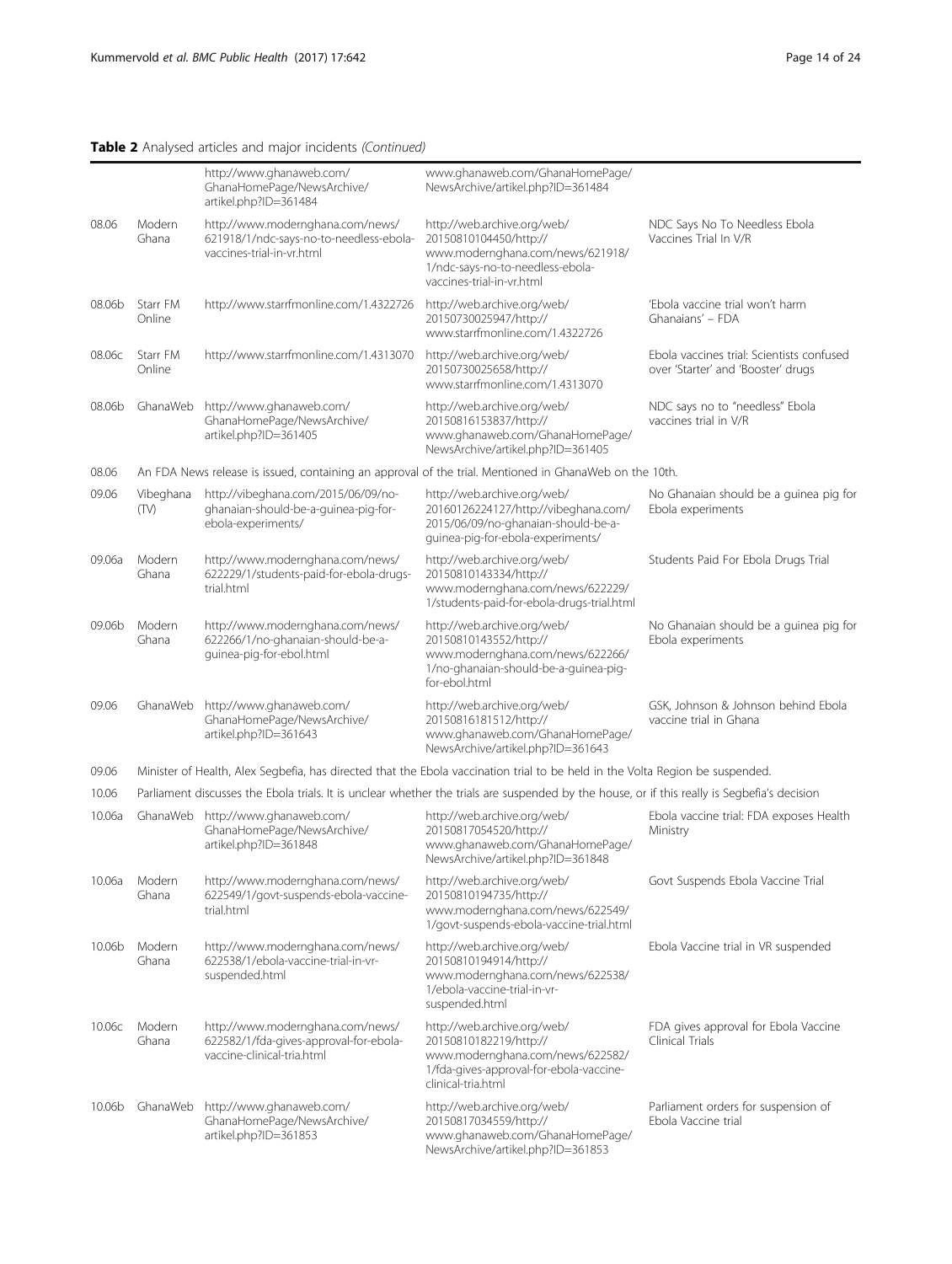| 10.06c | GhanaWeb           | http://www.ghanaweb.com/<br>GhanaHomePage/NewsArchive/<br>artikel.php?ID=361806                          | http://web.archive.org/web/<br>20150817062832/http://<br>www.ghanaweb.com/GhanaHomePage/<br>NewsArchive/artikel.php?ID=361806                              | Health Minister suspends Ebola vaccine<br>trial                               |
|--------|--------------------|----------------------------------------------------------------------------------------------------------|------------------------------------------------------------------------------------------------------------------------------------------------------------|-------------------------------------------------------------------------------|
| 10.06d |                    | GhanaWeb http://www.ghanaweb.com/<br>GhanaHomePage/NewsArchive/<br>artikel.php?ID=361789                 | http://web.archive.org/web/<br>20150817052606/http://<br>www.ghanaweb.com/GhanaHomePage/<br>NewsArchive/artikel.php?ID=361789                              | FDA okays Ebola for phone vaccine trial                                       |
| 10.06a | Starr FM<br>Online | http://www.starrfmonline.com/1.4385506                                                                   | http://web.archive.org/web/<br>20150730085150/http://<br>www.starrfmonline.com/1.4385506                                                                   | Parliament summons health minister<br>over Ebola Vaccine trial                |
| 10.06e |                    | GhanaWeb http://www.ghanaweb.com/<br>GhanaHomePage/NewsArchive/<br>artikel.php?ID=361831                 | http://web.archive.org/web/<br>20150817033332/http://<br>www.ghanaweb.com/GhanaHomePage/<br>NewsArchive/artikel.php?ID=361831                              | Mahama's incompetence makes me<br>regret criticizing Mills'                   |
| 10.06d | Modern<br>Ghana    | http://www.modernghana.com/news/<br>622642/1/im-ready-for-ebola-vaccine-<br>trial-ndc-mp.html            | http://web.archive.org/web/<br>20150810174618/http://<br>www.modernghana.com/news/622642/<br>1/im-ready-for-ebola-vaccine-trial-ndc-<br>mp.html            | I'm ready for Ebola vaccine trial - NDC<br><b>MP</b>                          |
| 10.06b | Starr FM<br>Online | http://www.starrfmonline.com/1.4384597                                                                   | http://web.archive.org/web/<br>20150730101102/http://<br>www.starrfmonline.com/1.4384597                                                                   | Relief at Hohoe Midwifery College as<br>gov't suspends Ebola vaccine trial    |
| 10.06с | Starr FM<br>Online | http://www.starrfmonline.com/1.4359741                                                                   | http://web.archive.org/web/<br>20150730094225/http://<br>starrfmonline.com/1.4359741                                                                       | Gov't suspends Ebola vaccine trial                                            |
| 10.06  | Modern<br>Ghana    | http://www.modernghana.com/news/<br>622425/1/fda-okays-ebola-for-phone-<br>vaccine-trial.html            | http://web.archive.org/web/<br>20150810194834/http://<br>www.modernghana.com/news/622425/<br>1/fda-okays-ebola-for-phone-vaccine-<br>trial.html            | FDA Okays Ebola For Phone Vaccine Trial                                       |
| 11.06a | GhanaWeb           | http://www.ghanaweb.com/<br>GhanaHomePage/NewsArchive/<br>artikel.php?ID=361978                          | http://web.archive.org/web/<br>20150817082252/http://<br>www.ghanaweb.com/GhanaHomePage/<br>NewsArchive/artikel.php?ID=361978                              | Mahama should take Ebola vaccine trials<br>to Bole - NPP Chair                |
| 11.06b | GhanaWeb           | http://www.ghanaweb.com/<br>GhanaHomePage/NewsArchive/<br>artikel.php?ID=362043                          | http://web.archive.org/web/<br>20150817084202/http://<br>www.ghanaweb.com/GhanaHomePage/<br>NewsArchive/artikel.php?ID=362043                              | No need to entertain Ebola vacine trial -<br>Deputy Speaker                   |
| 11.06  | Starr FM<br>Online | http://www.starrfmonline.com/1.4391140                                                                   | http://web.archive.org/web/<br>20150730122430/http://<br>www.starrfmonline.com/1.4391140                                                                   | Take "cruel" Ebola trial to Bole; Be fair to<br>V/R - NPP reg chair to Mahama |
| 11.06a | Modern<br>Ghana    | http://www.modernghana.com/news/<br>622700/1/mps-angry-over-ebola-for-<br>phone-trial.html               | http://web.archive.org/web/<br>20150810213743/http://<br>www.modernghana.com/news/622700/<br>1/mps-angry-over-ebola-for-phone-<br>trial.html               | MPs Angry Over Ebola For Phone Trial                                          |
| 11.06b | Modern<br>Ghana    | http://www.modernghana.com/news/<br>622811/1/ebola-vaccine-trial-could-<br>revolutionize-ghanas-eco.html | http://web.archive.org/web/<br>20150810221820/http://<br>www.modernghana.com/news/622811/<br>1/ebola-vaccine-trial-could-revolutionize-<br>ghanas-eco.html | Ebola vaccine trial could revolutionize<br>Ghana's economy                    |
| 11.06c | Modern<br>Ghana    | http://www.modernghana.com/news/<br>622801/1/no-to-ebola-vaccine.html                                    | http://web.archive.org/web/<br>20150810213901/http://<br>www.modernghana.com/news/622801/<br>1/no-to-ebola-vaccine.html                                    | No To Ebola Vaccine                                                           |
| 11.06c |                    | GhanaWeb http://www.ghanaweb.com/<br>GhanaHomePage/NewsArchive/<br>artikel.php?ID=362036                 | http://web.archive.org/web/<br>20150817072107/http://<br>www.ghanaweb.com/GhanaHomePage/<br>NewsArchive/artikel.php?ID=362036                              | Rejection of Ebola Vaccine trial a sad day<br>for science - Prof. Dodoo       |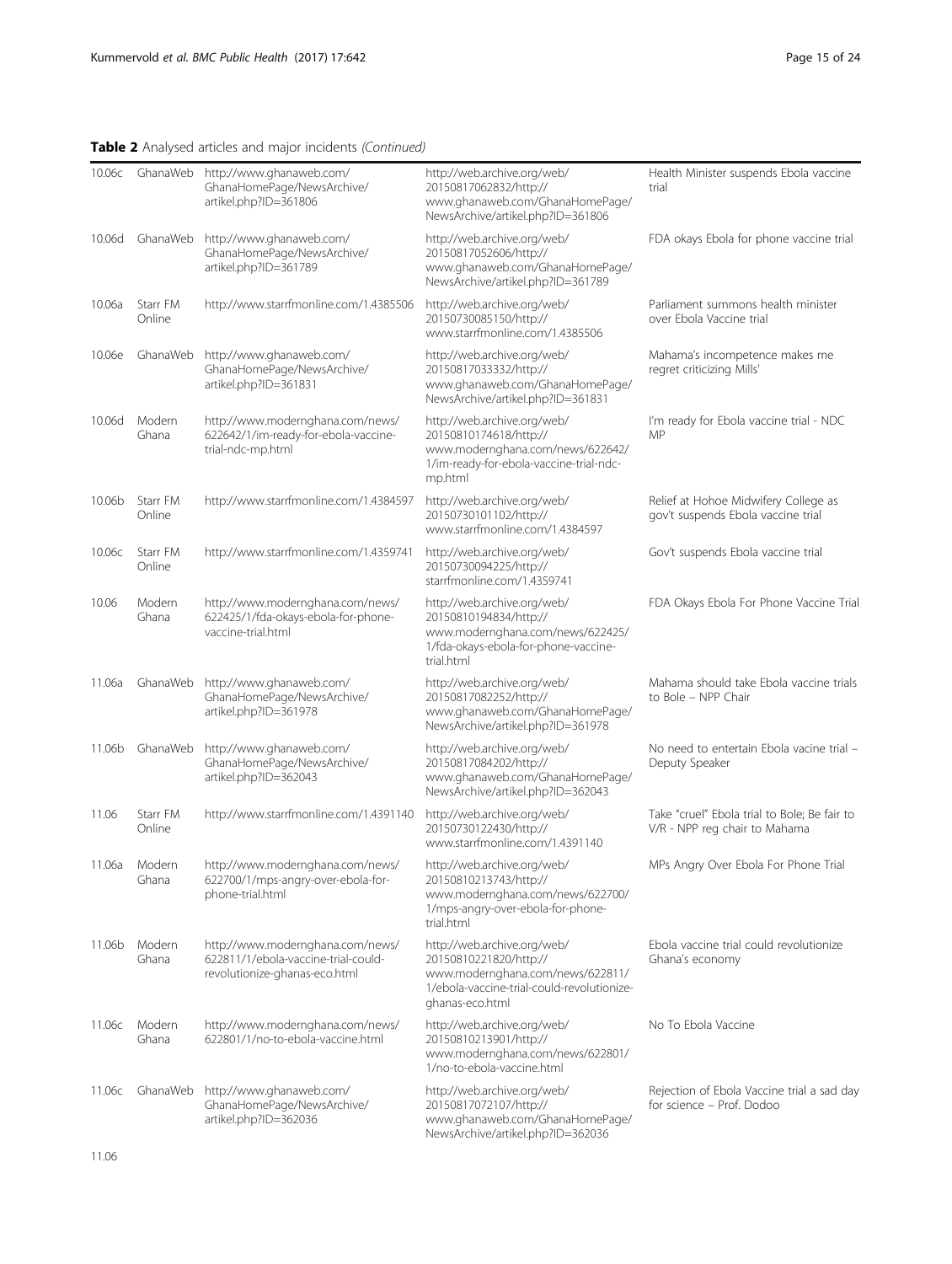|        | Vibeghana<br>(TV) | http://vibeghana.com/2015/06/11/<br>parliament-calls-for-suspension-<br>stoppage-of-ebola-vaccine-trial/ | http://web.archive.org/web/<br>20160127034105/http://vibeghana.com/<br>2015/06/11/parliament-calls-for-<br>suspension-stoppage-of-ebola-vaccine-<br>trial/                                                                                                                   | Parliament calls for suspension, stoppage<br>of Ebola vaccine trial                                        |
|--------|-------------------|----------------------------------------------------------------------------------------------------------|------------------------------------------------------------------------------------------------------------------------------------------------------------------------------------------------------------------------------------------------------------------------------|------------------------------------------------------------------------------------------------------------|
| 11.06d | GhanaWeb          | http://www.ghanaweb.com/<br>GhanaHomePage/NewsArchive/<br>artikel.php?ID=361893                          | http://web.archive.org/web/<br>20150817074605/http://<br>www.ghanaweb.com/GhanaHomePage/<br>NewsArchive/artikel.php?ID=361893                                                                                                                                                | Test Ebola vaccine on gov't officials -<br>Lawyer                                                          |
| 11.06d | Modern<br>Ghana   | http://www.modernghana.com/news/<br>622775/1/rejection-of-ebola-vaccine-trial-<br>a-sad-day-for-sci.html | http://web.archive.org/web/<br>20150810221743/http://<br>www.modernghana.com/news/622775/<br>1/rejection-of-ebola-vaccine-trial-a-sad-<br>day-for-sci.html                                                                                                                   | Rejection of Ebola Vaccine trial a sad day<br>for science - Prof. Dodoo                                    |
| 11.06e | GhanaWeb          | http://www.ghanaweb.com/<br>GhanaHomePage/NewsArchive/<br>artikel.php?ID=362064                          | http://web.archive.org/web/<br>20150817085500/http://<br>www.ghanaweb.com/GhanaHomePage/<br>NewsArchive/artikel.php?ID=362064                                                                                                                                                | Shut up! - Prof Dodoo tells MPs, others                                                                    |
| 11.06f | GhanaWeb          | http://www.ghanaweb.com/<br>GhanaHomePage/NewsArchive/<br>artikel.php?ID=361872                          | http://web.archive.org/web/<br>20150817083518/http://<br>www.ghanaweb.com/GhanaHomePage/<br>NewsArchive/artikel.php?ID=361872                                                                                                                                                | I'm ready for Ebola vaccine trial - NDC<br>MP                                                              |
| 11.06  | Ghanaian<br>Times | http://www.ghanaiantimes.com.gh/<br>house-orders-secret-ebola-vaccination-<br>stopped/                   | http://web.archive.org/web/<br>20170727181709/http://<br>www.ghanaiantimes.com.gh/house-<br>orders-secret-ebola-vaccination-stopped/                                                                                                                                         | House orders 'secret' Ebola vaccination<br>stopped - The Ghanaian Times                                    |
|        | 11.06 g GhanaWeb  | http://www.ghanaweb.com/<br>GhanaHomePage/NewsArchive/<br>artikel.php?ID=361895                          | http://web.archive.org/web/<br>20150613192335/http://<br>www.ghanaweb.com/GhanaHomePage/<br>NewsArchive/artikel.php?ID=361895                                                                                                                                                | Gov't donating Ghanaians to the<br>slaughter house - Atik                                                  |
|        | 11.06 h GhanaWeb  | http://www.ghanaweb.com/<br>GhanaHomePage/features/<br>artikel.php?ID=361775                             | http://web.archive.org/web/<br>20150817065704/http://<br>www.ghanaweb.com/GhanaHomePage/<br>features/artikel.php?ID=361775                                                                                                                                                   | No Ghanaian should be a guinea pig for<br>Ebola experiments                                                |
| 12.06  |                   | warned-against-ebola-vaccine-trial-academy-of-arts-and-sciences/)                                        | NAAS/GAAS posts press statement (http://citifmonline.com/2015/06/12/govt-was-warned-against-ebola-vaccine-trial-academy-of-arts-and-<br>sciences/#sthash.2j4TiUiG.dpbs. Archived at: https://web.archive.org/web/20150614005137/http://citifmonline.com/2015/06/12/govt-was- |                                                                                                            |
| 12.06a | Modern<br>Ghana   | http://www.modernghana.com/news/<br>622919/1/where-are-the-cholera-<br>vaccines.html                     | http://web.archive.org/web/<br>20150811000029/http://<br>www.modernghana.com/news/622919/<br>1/where-are-the-cholera-vaccines.html                                                                                                                                           | Where Are The Cholera Vaccines?                                                                            |
| 12.06a | GhanaWeb          | http://www.ghanaweb.com/<br>GhanaHomePage/NewsArchive/<br>artikel.php?ID=362084                          | http://web.archive.org/web/<br>20150817114033/http://<br>www.ghanaweb.com/GhanaHomePage/<br>NewsArchive/artikel.php?ID=362084                                                                                                                                                | Noguchi damns Parliament over Ebola<br>vaccine trial                                                       |
| 12.06b |                   | GhanaWeb http://www.ghanaweb.com/<br>GhanaHomePage/entertainment/<br>artikel.php?ID=362193               | http://web.archive.org/web/<br>20150817100255/http://<br>www.ghanaweb.com/GhanaHomePage/<br>entertainment/artikel.php?ID=362193                                                                                                                                              | Ebola Vaccine trial: Afia Schwarzenegger<br>blasts FDA                                                     |
| 12.06b | Modern<br>Ghana   | http://www.modernghana.com/news/<br>622929/1/ghanaians-to-beware-of-the-<br>gove.html                    | http://web.archive.org/web/<br>20150811012317/http://<br>www.modernghana.com/news/622929/<br>1/ghanaians-to-beware-of-the-gove.html                                                                                                                                          | Ghanaians To Beware Of The<br>Governmental Ebola Vaccine Trials                                            |
| 13.06a | GhanaWeb          | http://www.ghanaweb.com/<br>GhanaHomePage/features/<br>artikel.php?ID=362264                             | http://web.archive.org/web/<br>20150919105802/http://<br>www.ghanaweb.com/GhanaHomePage/<br>features/artikel.php?ID=362264                                                                                                                                                   | Ghanaians must be happy to be part of<br>ebola vaccine trial.                                              |
| 13.06  | Modern<br>Ghana   | http://www.modernghana.com/news/<br>623134/1/may-be-ghanaians-are-ready-<br>for.html                     | http://web.archive.org/web/<br>20150811035520/http://<br>www.modernghana.com/news/623134/<br>1/may-be-ghanaians-are-ready-for.html                                                                                                                                           | May Be, Ghanaians Are Ready For Mass<br>Immunization Of An Ebola Vaccine That<br>Was Never Tried On Humans |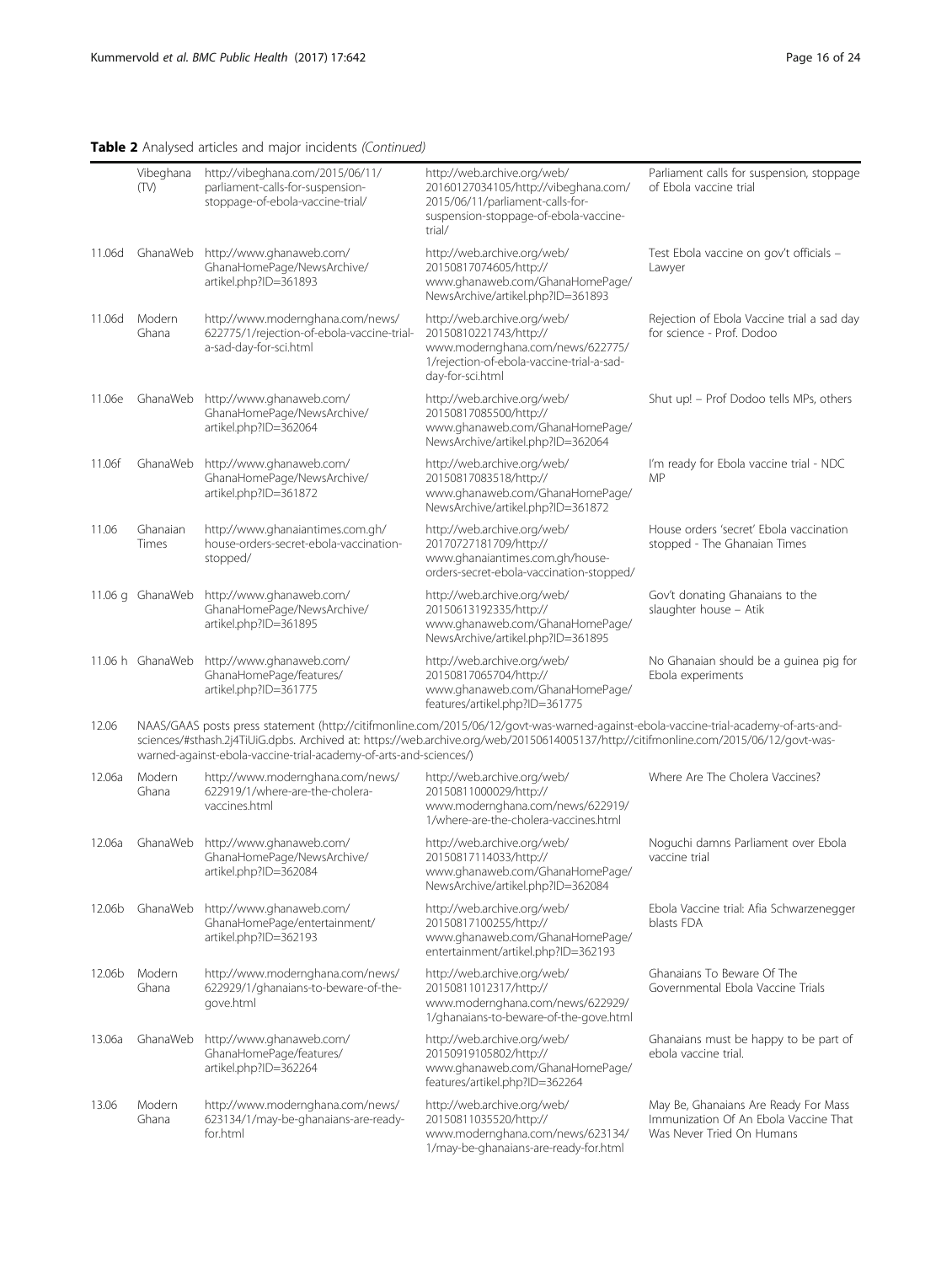| 13.06b |                    | GhanaWeb http://www.ghanaweb.com/<br>GhanaHomePage/features/<br>artikel.php?ID=362263                    | http://web.archive.org/web/<br>20150817130218/http://<br>www.ghanaweb.com/GhanaHomePage/<br>features/artikel.php?ID=362263                                 | Ghanaians to Beware of the<br>Governmental "Ebola Vaccine Trials"       |
|--------|--------------------|----------------------------------------------------------------------------------------------------------|------------------------------------------------------------------------------------------------------------------------------------------------------------|-------------------------------------------------------------------------|
| 15.06a | GhanaWeb           | http://www.ghanaweb.com/<br>GhanaHomePage/features/<br>artikel.php?ID=362631                             | http://web.archive.org/web/<br>20150818000541/http://<br>www.ghanaweb.com/GhanaHomePage/<br>features/artikel.php?ID=362631                                 | Monkeying around with an Ebola<br>vaccine                               |
| 15.06b | GhanaWeb           | http://www.ghanaweb.com/<br>GhanaHomePage/NewsArchive/<br>artikel.php?ID=362622                          | http://web.archive.org/web/<br>20150818014800/http://<br>www.ghanaweb.com/GhanaHomePage/<br>NewsArchive/artikel.php?ID=362622                              | Health Minister hot over Ebola Vaccine<br>trial deal                    |
| 15.06c | GhanaWeb           | http://www.ghanaweb.com/<br>GhanaHomePage/NewsArchive/<br>artikel.php?ID=362512                          | http://web.archive.org/web/<br>20150818015006/http://<br>www.ghanaweb.com/GhanaHomePage/<br>NewsArchive/artikel.php?ID=362512                              | Noguchi boss criticises suspension of<br>Ebola vaccine trials           |
| 15.06  | Modern<br>Ghana    | http://www.modernghana.com/news/<br>623582/1/we-are-not-guinea-pigs-.html                                | http://web.archive.org/web/<br>20150811105954/http://<br>www.modernghana.com/news/623582/<br>1/we-are-not-guinea-pigs-.html                                | We Are Not Guinea Pigs!                                                 |
| 16.06  |                    | Parliament discusses the Ebola trials                                                                    |                                                                                                                                                            |                                                                         |
| 16.06a | Modern<br>Ghana    | http://www.modernghana.com/news/<br>623885/1/ebola-vaccine-trial-in-ghana-<br>will-not-spread-virus.html | http://web.archive.org/web/<br>20150811132640/http://<br>www.modernghana.com/news/623885/<br>1/ebola-vaccine-trial-in-ghana-will-not-<br>spread-virus.html | Ebola vaccine trial in Ghana will not<br>spread virus- Health Minister  |
| 16.06a | Starr FM<br>Online | http://www.starrfmonline.com/1.4539072                                                                   | http://web.archive.org/web/<br>20150731051150/http://<br>www.starrfmonline.com/1.4539072                                                                   | Ebola vaccine trial: MoH to start<br>sensitisation exercise Thursday    |
| 16.06a |                    | GhanaWeb http://www.ghanaweb.com/<br>GhanaHomePage/NewsArchive/<br>artikel.php?ID=362828                 | http://web.archive.org/web/<br>20150818045313/http://<br>www.ghanaweb.com/GhanaHomePage/<br>NewsArchive/artikel.php?ID=362828                              | Ebola vaccine trial sensitisation begins<br>on Thursday                 |
| 16.06b | Starr FM<br>Online | http://www.starrfmonline.com/1.4532392                                                                   | http://web.archive.org/web/<br>20150731052609/http://<br>www.starrfmonline.com/1.4532392                                                                   | Parliament summons Alex Dodoo over<br>Ebola attack                      |
| 16.06b | GhanaWeb           | http://www.ghanaweb.com/<br>GhanaHomePage/NewsArchive/<br>artikel.php?ID=362780                          | http://web.archive.org/web/<br>20150818062611/http://<br>www.ghanaweb.com/GhanaHomePage/<br>NewsArchive/artikel.php?ID=362780                              | Health Minister faces Parliament on<br>botched Ebola vaccines trial     |
| 16.06c | GhanaWeb           | http://www.ghanaweb.com/<br>GhanaHomePage/NewsArchive/<br>artikel.php?ID=362844                          | http://web.archive.org/web/<br>20150818065429/http://<br>www.ghanaweb.com/GhanaHomePage/<br>NewsArchive/artikel.php?ID=362844                              | Parliament summons Alex Dodoo over<br>'Fbola attack'                    |
| 16.06b | Modern<br>Ghana    | http://www.modernghana.com/news/<br>623899/1/parliament-summons-alex-<br>dodoo-over-ebola-attack.html    | http://web.archive.org/web/<br>20150811133920/http://<br>www.modernghana.com/news/623899/<br>1/parliament-summons-alex-dodoo-over-<br>ebola-attack.html    | Parliament Summons Alex Dodoo Over<br><b>Fbola Attack</b>               |
| 16.06с | Starr FM<br>Online | http://www.starrfmonline.com/1.4511176                                                                   | http://web.archive.org/web/<br>20150731061132/http://<br>www.starrfmonline.com/1.4511176                                                                   | Health Minister briefs Parliament on<br>botched Ebola vaccines trial    |
| 16.06c | Modern<br>Ghana    | http://www.modernghana.com/news/<br>623880/1/ebola-vaccine-trial-<br>sensitisation-to-begin-thursda.html | http://web.archive.org/web/<br>20150811133323/http://<br>www.modernghana.com/news/623880/<br>1/ebola-vaccine-trial-sensitisation-to-<br>begin-thursda.html | Ebola vaccine trial sensitisation to begin<br>Thursday                  |
| 16.06  | Ghanaian<br>Times  | http://www.ghanaiantimes.com.gh/<br>kudos-to-the-ghana-academy-of-arts-<br>and-sciences/                 | http://web.archive.org/web/<br>20170727165350/http://<br>www.ghanaiantimes.com.gh/kudos-to-<br>the-ghana-academy-of-arts-and-sciences/                     | Kudos to the Ghana Academy of Arts<br>and Sciences - The Ghanaian Times |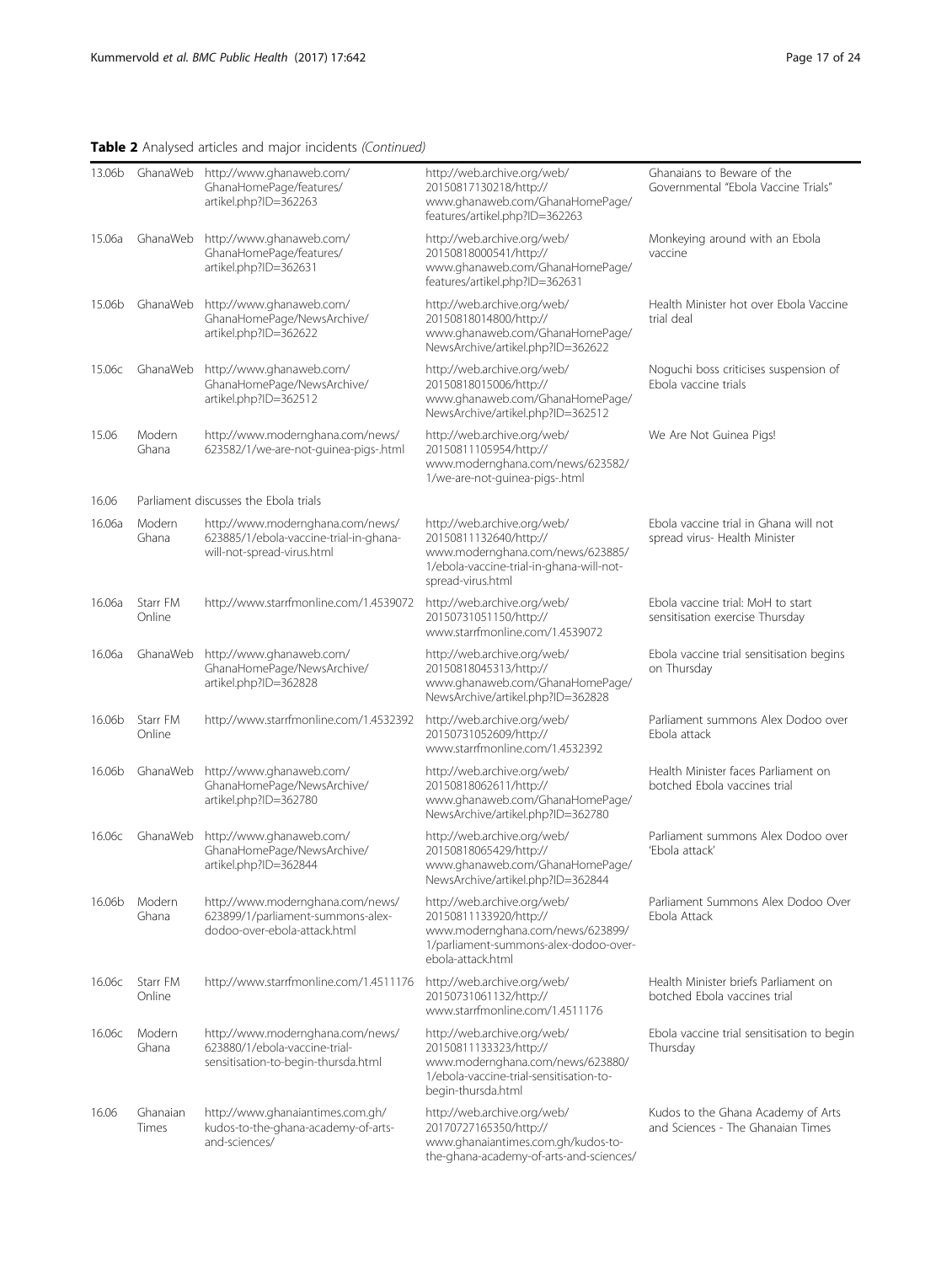| 17.06  | Ghanaian<br>Times | http://www.ghanaiantimes.com.gh/prof-<br>dodoo-to-be-dragged-before-house/                                                        | http://web.archive.org/web/<br>20170727164558/http://<br>www.ghanaiantimes.com.gh/prof-dodoo-<br>to-be-dragged-before-house/                                                   | Prof. Dodoo to be dragged before<br>House - The Ghanaian Times                |
|--------|-------------------|-----------------------------------------------------------------------------------------------------------------------------------|--------------------------------------------------------------------------------------------------------------------------------------------------------------------------------|-------------------------------------------------------------------------------|
| 17.06a | Modern<br>Ghana   | http://www.modernghana.com/news/<br>624082/1/minister-raps-mps-over-ebola-<br>for-phone.html                                      | http://web.archive.org/web/<br>20150811204225/http://<br>www.modernghana.com/news/624082/<br>1/minister-raps-mps-over-ebola-for-<br>phone.html                                 | Minister Raps MPs Over Ebola For Phone                                        |
| 17.06b | Modern<br>Ghana   | http://www.modernghana.com/news/<br>623974/1/professor-dodoo-happy-to-<br>face-parliament-over-igno.html                          | http://web.archive.org/web/<br>20150811194328/http://<br>www.modernghana.com/news/623974/<br>1/professor-dodoo-happy-to-face-<br>parliament-over-igno.html                     | Professor Dodoo happy to face<br>parliament over 'ignorant' Ebola<br>comment  |
| 17.06c | Modern<br>Ghana   | http://www.modernghana.com/news/<br>623993/1/prof-dodoo-faces-mps-over-<br>ebola.html                                             | http://web.archive.org/web/<br>20170727171553/https://<br>www.modernghana.com/news/623993/<br>1/prof-dodoo-faces-mps-over-ebola.html                                           | Prof Dodoo Faces MPs Over Ebola                                               |
| 17.06  | Vibeghana<br>(TV) | http://vibeghana.com/2015/06/17/ebola-<br>vaccine-test-has-not-started-in-ghana-<br>segbefia/                                     | http://web.archive.org/web/<br>20160127205449/http://vibeghana.com/<br>2015/06/17/ebola-vaccine-test-has-not-<br>started-in-ghana-segbefia/                                    | Ebola vaccine test has not started in<br>Ghana - Segbefia                     |
| 17.06a | GhanaWeb          | http://www.ghanaweb.com/<br>GhanaHomePage/NewsArchive/<br>artikel.php?ID=362957                                                   | http://web.archive.org/web/<br>20150818131209/http://<br>www.ghanaweb.com/GhanaHomePage/<br>NewsArchive/artikel.php?ID=362957                                                  | Prof. Dodoo happy to face parliament                                          |
| 17.06b | GhanaWeb          | http://www.ghanaweb.com/<br>GhanaHomePage/NewsArchive/<br>artikel.php?ID=362956                                                   | http://web.archive.org/web/<br>20150818120534/http://<br>www.ghanaweb.com/GhanaHomePage/<br>NewsArchive/artikel.php?ID=362956                                                  | Prof. Dodoo summons 'extremely<br>amusing' - Noguchi official                 |
| 17.06d | Modern<br>Ghana   | http://www.modernghana.com/news/<br>623980/1/todays-front-pages.html                                                              | http://web.archive.org/web/<br>20150811195402/http://<br>www.modernghana.com/news/623980/<br>1/todays-front-pages.html                                                         | Today's Front Pages                                                           |
| 17.06c |                   | GhanaWeb http://www.ghanaweb.com/<br>GhanaHomePage/NewsArchive/Bagbin-<br>tells-Prof-Dodoo-to-test-Ebola-vaccine-<br>first-363005 | http://web.archive.org/web/<br>20150818130320/http://<br>www.ghanaweb.com/GhanaHomePage/<br>NewsArchive/Bagbin-tells-Prof-Dodoo-to-<br>test-Ebola-vaccine-first-363005         | Bagbin tells Prof Dodoo to test Ebola<br>vaccine first                        |
| 18.06a | GhanaWeb          | http://www.ghanaweb.com/<br>GhanaHomePage/NewsArchive/Let-s-<br>find-permanent-medical-solution-to-<br>Ebola-Segbefia-363156      | http://web.archive.org/web/<br>20150818151639/http://<br>www.ghanaweb.com/GhanaHomePage/<br>NewsArchive/Let-s-find-permanent-<br>medical-solution-to-Ebola-Segbefia-<br>363156 | Let's find permanent medical solution to<br>Ebola - Segbefia                  |
| 18.06b |                   | GhanaWeb http://www.ghanaweb.com/<br>GhanaHomePage/NewsArchive/Ebola-<br>Vaccine-trial-sensitisation-starts-today-<br>363195      | http://web.archive.org/web/<br>20150818171345/http://<br>www.ghanaweb.com/GhanaHomePage/<br>NewsArchive/Ebola-Vaccine-trial-<br>sensitisation-starts-today-363195              | Ebola Vaccine trial sensitisation starts<br>today                             |
| 18.06a | Modern<br>Ghana   | http://www.modernghana.com/news/<br>624501/1/there-shall-be-no-wrong-<br>doing-under-our-watch-who-.html                          | http://web.archive.org/web/<br>20150811225334/http://<br>www.modernghana.com/news/624501/<br>1/there-shall-be-no-wrong-doing-under-<br>our-watch-who-.html                     | There shall be no wrong doing under<br>our watch: WHO on ebola trial in Ghana |
| 18.06c |                   | GhanaWeb http://www.ghanaweb.com/<br>GhanaHomePage/NewsArchive/<br>Parliament-summons-Blakk-Rasta-over-<br>wee-comments-363240    | http://web.archive.org/web/<br>20150818170904/http://<br>www.ghanaweb.com/GhanaHomePage/<br>NewsArchive/Parliament-summons-Blakk-<br>Rasta-over-wee-comments-363240            | Parliament summons Blakk Rasta over<br>wee comments                           |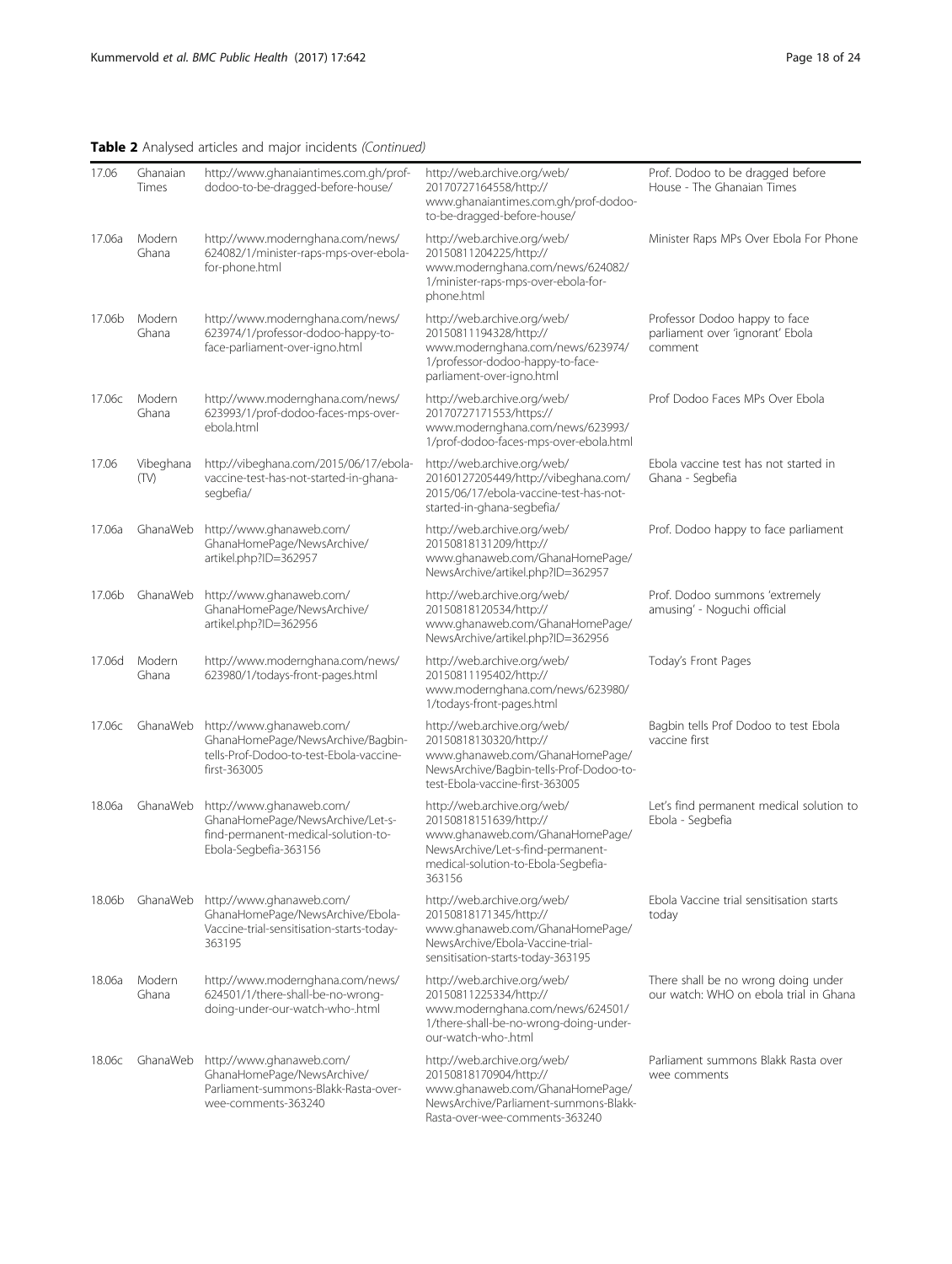| 18.06b | Modern<br>Ghana           | http://www.modernghana.com/news/<br>624379/1/let-them-test-the-ebola-<br>vaccine-on-you-first-bagbi.html                      | http://web.archive.org/web/<br>20150811223021/http://<br>www.modernghana.com/news/624379/<br>1/let-them-test-the-ebola-vaccine-on-<br>you-first-bagbi.html              | Let them test the Ebola vaccine on you<br>first - Bagbin tells Prof Dodoo                 |
|--------|---------------------------|-------------------------------------------------------------------------------------------------------------------------------|-------------------------------------------------------------------------------------------------------------------------------------------------------------------------|-------------------------------------------------------------------------------------------|
| 18.06с | Modern<br>Ghana           | http://www.modernghana.com/news/<br>624470/1/statement-to-parliament-on-<br>the-proposed-anti-ebola.html                      | http://web.archive.org/web/<br>20150811224325/http://<br>www.modernghana.com/news/624470/<br>1/statement-to-parliament-on-the-<br>proposed-anti-ebola.html              | Statement to Parliament on the<br>proposed anti-Ebola vaccine clinical trials<br>in Ghana |
| 18.06d | GhanaWeb                  | http://www.ghanaweb.com/<br>GhanaHomePage/NewsArchive/Ebola-<br>vaccine-test-has-not-started-in-Ghana-<br>Segbefia-363121     | http://web.archive.org/web/<br>20150818165935/http://<br>www.ghanaweb.com/GhanaHomePage/<br>NewsArchive/Ebola-vaccine-test-has-not-<br>started-in-Ghana-Segbefia-363121 | Ebola vaccine test has not started in<br>Ghana - Segbefia                                 |
| 18.06e | GhanaWeb                  | http://www.ghanaweb.com/<br>GhanaHomePage/features/Voltarians-<br>Beware-362878                                               | http://web.archive.org/web/<br>20150818181226/http://<br>www.ghanaweb.com/GhanaHomePage/<br>features/Voltarians-Beware-362878                                           | Voltarians Beware!!!                                                                      |
| 18.06d | Modern<br>Ghana           | http://www.modernghana.com/news/<br>624489/1/commentary-the-vaccination-<br>sc.html                                           | http://web.archive.org/web/<br>20170727172320/https://<br>www.modernghana.com/news/624489/<br>1/commentary-the-vaccination-sc.html                                      | Commentary: The Vaccination: Science<br>Or Pseudo-Science?                                |
| 19.06  | of contracting the virus. |                                                                                                                               | Press release from the World Health Organization (WHO) is assuring that the proposed Ebola vaccine trials will not put any Ghanaian at risk                             |                                                                                           |
| 19.06  |                           | GhanaWeb http://www.ghanaweb.com/<br>GhanaHomePage/NewsArchive/Ebola-<br>trial-will-not-harm-Ghanaians-WHO-<br>assures-363426 | http://web.archive.org/web/<br>20150819042333/http://<br>www.ghanaweb.com/GhanaHomePage/<br>NewsArchive/Ebola-trial-will-not-harm-<br>Ghanaians-WHO-assures-363426      | Ebola trial will not harm Ghanaians -<br>WHO assures                                      |
| 19.06a | Modern<br>Ghana           | http://www.modernghana.com/news/<br>624605/1/parliament-summons-blakk-<br>rasta-for-contemptuous-co.html                      | http://web.archive.org/web/<br>20150812031453/http://<br>www.modernghana.com/news/624605/<br>1/parliament-summons-blakk-rasta-for-<br>contemptuous-co.html              | Parliament summons Blakk Rasta for<br>contemptuous comment                                |
| 19.06b | Modern<br>Ghana           | http://www.modernghana.com/news/<br>624675/1/ebola-trial-not-harmful-who-<br>allays-fears.html                                | http://web.archive.org/web/<br>20150812025129/http://<br>www.modernghana.com/news/624675/<br>1/ebola-trial-not-harmful-who-allays-<br>fears.html                        | Ebola Trial Not Harmful-WHO Allays<br>Fears                                               |
| 19.06c | Modern<br>Ghana           | http://www.modernghana.com/news/<br>624544/1/sacrifice-for-ebola-vaccine-trial-<br>john-jinapor.html                          | http://web.archive.org/web/<br>20150812025257/http://<br>www.modernghana.com/news/624544/<br>1/sacrifice-for-ebola-vaccine-trial-john-<br>jinapor.html                  | Sacrifice For Ebola Vaccine Trial - John<br>Jinapor                                       |
| 19.06d | Modern<br>Ghana           | http://www.modernghana.com/music/<br>31009/3/blakk-rasta-hot-over-ganja-<br>mps.html                                          | http://web.archive.org/web/<br>20150812031438/http://<br>www.modernghana.com/music/31009/3/<br>blakk-rasta-hot-over-ganja-mps.html                                      | Blakk Rasta Hot Over Ganja MPs                                                            |
| 20.06  | Vibeghana<br>(TV)         | http://vibeghana.com/2015/06/20/<br>qhana-ebola-trials-will-not-be-<br>compromised-clinical-researches/                       | http://web.archive.org/web/<br>20160128035159/http://vibeghana.com/<br>2015/06/20/ghana-ebola-trials-will-not-<br>be-compromised-clinical-researches/                   | Ghana: Ebola Trials will not be<br>compromised- Clinical researches                       |
| 20.06  | Modern<br>Ghana           | http://www.modernghana.com/news/<br>624896/1/some-mps-were-ignorant-on-<br>ebola-trial-no-2-ways-ab.html                      | http://web.archive.org/web/<br>20150812073855/http://<br>www.modernghana.com/news/624896/<br>1/some-mps-were-ignorant-on-ebola-<br>trial-no-2-ways-ab.html              | Some MPs were ignorant on Ebola trial,<br>no 2 ways about that - Baako                    |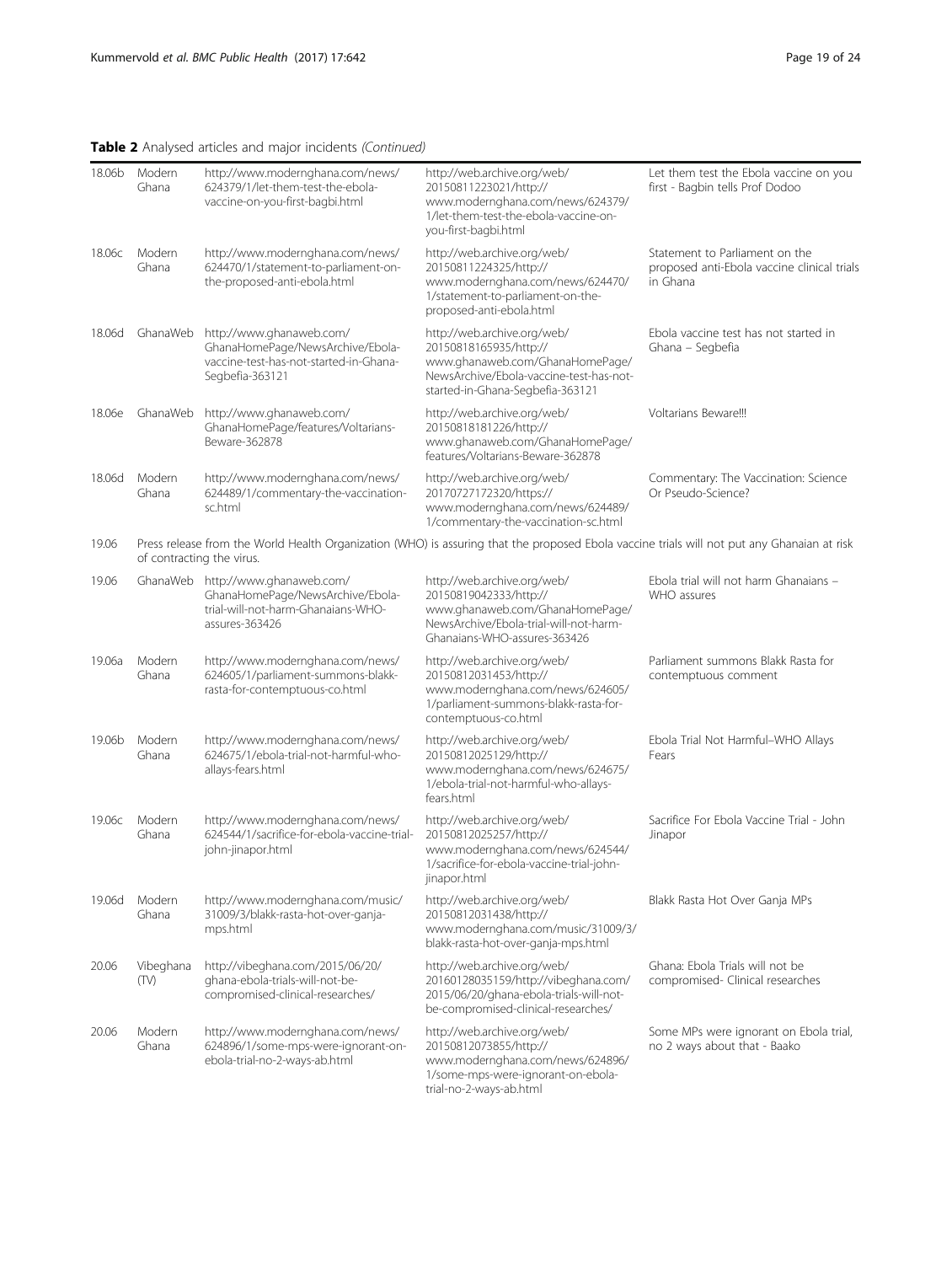| 21.06  |                       | GhanaWeb http://www.ghanaweb.com/<br>GhanaHomePage/NewsArchive/Some-<br>MPs-were-ignorant-on-Ebola-trial-Baako-<br>insists-363642   | http://web.archive.org/web/<br>20150819132404/http://<br>www.ghanaweb.com/GhanaHomePage/<br>NewsArchive/Some-MPs-were-ignorant-<br>on-Ebola-trial-Baako-insists-363642              | Some MPs were ignorant on Ebola trial -<br>Baako insists                                        |
|--------|-----------------------|-------------------------------------------------------------------------------------------------------------------------------------|-------------------------------------------------------------------------------------------------------------------------------------------------------------------------------------|-------------------------------------------------------------------------------------------------|
| 22.06a | Ghanaian<br>Chronicle | http://thechronicle.com.gh/letting-my-<br>thoughts-ramble/                                                                          | http://web.archive.org/web/<br>20170728071234/http://<br>thechronicle.com.gh/letting-my-<br>thoughts-ramble/                                                                        | Letting My Thoughts Ramble Ghanaian<br>Chronicle                                                |
| 22.06b | Ghanaian<br>Chronicle | http://thechronicle.com.gh/allowing-<br>ebola-vaccine-trial-shows-ndc-<br>insensitivity-chairman-wontumi/                           | https://web.archive.org/web/<br>20170728074302/http://<br>thechronicle.com.gh/allowing-ebola-<br>vaccine-trial-shows-ndc-insensitivity-<br>chairman-wontumi/                        | Allowing Ebola Vaccine Trial Shows NDC<br>Insensitivity -Chairman Wontumi<br>Ghanaian Chronicle |
| 22.06  | Modern<br>Ghana       | http://www.modernghana.com/news/<br>625247/1/ebola-vaccine-trial-lead-<br>scientist-offers-to-be-us.html                            | http://web.archive.org/web/<br>20150812141310/http://<br>www.modernghana.com/news/625247/<br>1/ebola-vaccine-trial-lead-scientist-offers-<br>to-be-us.html                          | Ebola vaccine trial: Lead scientist offers<br>to be used for test                               |
| 23.06a | GhanaWeb              | http://www.ghanaweb.com/<br>GhanaHomePage/NewsArchive/Ebola-<br>vaccines-trial-Lead-scientist-offers-to-be-<br>used-for-test-364062 | http://web.archive.org/web/<br>20150820003515/http://<br>www.ghanaweb.com/GhanaHomePage/<br>NewsArchive/Ebola-vaccines-trial-Lead-<br>scientist-offers-to-be-used-for-test-364062   | Ebola vaccines trial: Lead scientist offers<br>to be used for test                              |
| 23.06b | GhanaWeb              | http://www.ghanaweb.com/<br>GhanaHomePage/NewsArchive/<br>Mahama-reasons-like-a-stone-age-man-<br>Chairman-Wontumi-364059           | http://web.archive.org/web/<br>20150819230241/http://<br>www.ghanaweb.com/GhanaHomePage/<br>NewsArchive/Mahama-reasons-like-a-<br>stone-age-man-Chairman-Wontumi-<br>364059         | Mahama reasons like a stone age man -<br>Chairman Wontumi                                       |
| 23.06c | GhanaWeb              | http://www.ghanaweb.com/<br>GhanaHomePage/NewsArchive/<br>Allowing-Ebola-Vaccine-trial-shows-NDC-<br>insensitivity-Wontumi-364057   | http://web.archive.org/web/<br>20150820021855/http://<br>www.ghanaweb.com/GhanaHomePage/<br>NewsArchive/Allowing-Ebola-Vaccine-<br>trial-shows-NDC-insensitivity-Wontumi-<br>364057 | Allowing Ebola Vaccine trial shows NDC<br>insensitivity - Wontumi                               |
| 24.06d | GhanaWeb              | http://www.ghanaweb.com/<br>GhanaHomePage/NewsArchive/<br>Parliament-not-averse-to-criticism-<br>Bagbin-364304                      | http://web.archive.org/web/<br>20151219000216/http://<br>www.ghanaweb.com/GhanaHomePage/<br>NewsArchive/Parliament-not-averse-to-<br>criticism-Bagbin-364304                        | Parliament not averse to criticism -<br>Bagbin                                                  |
| 25.06  | Ghanaian<br>Chronicle | http://thechronicle.com.gh/ebola-and-<br>ethics-autopsy-of-failure/                                                                 | http://web.archive.org/web/<br>20170728072356/http://<br>thechronicle.com.gh/ebola-and-ethics-<br>autopsy-of-failure/                                                               | Ebola and ethics: Autopsy of Failure<br>Ghanaian Chronicle                                      |
| 27.06  |                       | GhanaWeb http://www.ghanaweb.com/<br>GhanaHomePage/features/Who-must-<br>answer-to-GAAS-364910                                      | http://web.archive.org/web/<br>20151228014451/http://<br>www.ghanaweb.com/GhanaHomePage/<br>features/Who-must-answer-to-GAAS-<br>364910                                             | Who must answer to GAAS                                                                         |
| 30.06  | Modern<br>Ghana       | http://www.modernghana.com/news/<br>626935/1/on-ebola-flap-both-sides-are-<br>wrong.html                                            | http://web.archive.org/web/<br>20150805081948/http://<br>www.modernghana.com/news/626935/<br>1/on-ebola-flap-both-sides-are-<br>wrong.html                                          | On Ebola Flap, Both Sides Are Wrong                                                             |
| 30.06  | Ghanaian<br>Times     | http://www.ghanaiantimes.com.gh/<br>when-scientists-become-too-secretive/                                                           | https://web.archive.org/web/<br>20170728073410/http://<br>www.ghanaiantimes.com.gh/when-<br>scientists-become-too-secretive/                                                        | When scientists become too 'secretive' -<br>The Ghanaian Times                                  |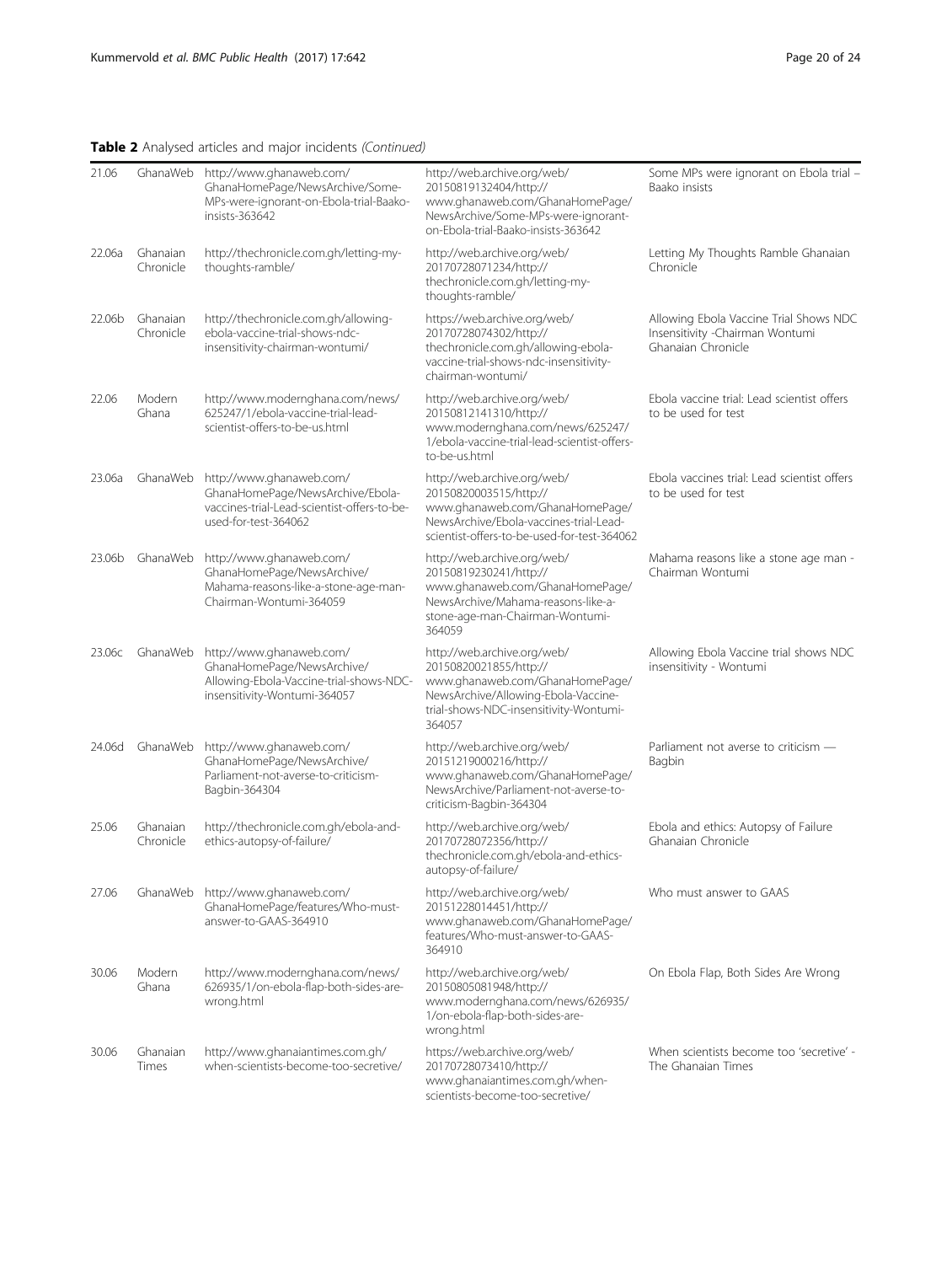| 02.07 | It becomes clear that Dodoo needs to face parliament after "ignorant"-statement |                                                                                                                                                                         |                                                                                                                                                                                                                       |                                                                                                                                                            |  |
|-------|---------------------------------------------------------------------------------|-------------------------------------------------------------------------------------------------------------------------------------------------------------------------|-----------------------------------------------------------------------------------------------------------------------------------------------------------------------------------------------------------------------|------------------------------------------------------------------------------------------------------------------------------------------------------------|--|
| 02.07 |                                                                                 | GhanaWeb http://www.ghanaweb.com/<br>GhanaHomePage/NewsArchive/Prof-<br>Dodoo-faces-Privileges-Committee-of-<br>Parliament-over-Ebola-ignorant-<br>comment-366040       | http://web.archive.org/web/<br>20160127160832/http://<br>www.ghanaweb.com/GhanaHomePage/<br>NewsArchive/Prof-Dodoo-faces-Privileges-<br>Committee-of-Parliament-over-Ebola-<br>ignorant-comment-366040                | Prof. Dodoo faces Privileges Committee<br>of Parliament over Ebola ignorant<br>comment                                                                     |  |
| 02.07 | Ghanaian<br>Chronicle                                                           | http://thechronicle.com.gh/who-must-<br>answer-to-gaas-the-world-health-<br>organisation-must-respond-to-the-<br>queries-of-the-ghana-academy-of-arts-<br>and-sciences/ | http://web.archive.org/web/<br>20170728072617/http://<br>thechronicle.com.gh/who-must-answer-<br>to-gaas-the-world-health-organisation-<br>must-respond-to-the-queries-of-the-<br>qhana-academy-of-arts-and-sciences/ | Who Must Answer To GAAS -(The World<br>Health Organisation Must Respond To<br>The Queries Of The Ghana Academy Of<br>Arts and Sciences) Ghanaian Chronicle |  |
| 02.07 | Ghanaian<br>Times                                                               | http://www.ghanaiantimes.com.gh/prof-<br>dodoo-to-face-parliament/                                                                                                      | https://web.archive.org/web/<br>20170728073911/http://<br>www.ghanaiantimes.com.gh/prof-dodoo-<br>to-face-parliament/                                                                                                 | Prof. Dodoo to face Parliament - The<br>Ghanaian Times                                                                                                     |  |
| 02.07 | Starr FM<br>Online                                                              | http://www.starrfmonline.com/1.4926550                                                                                                                                  | http://web.archive.org/web/<br>20151018033439/http://<br>www.starrfmonline.com/1.4926550                                                                                                                              | Prof. Dodoo 'snubs' Parliament over<br>Ebola attack                                                                                                        |  |
| 03.07 | GhanaWeb                                                                        | http://www.ghanaweb.com/<br>GhanaHomePage/features/On-Ebola-<br>Flap-Both-Sides-Are-Wrong-365443                                                                        | http://web.archive.org/web/<br>20160128175024/http://<br>www.ghanaweb.com/GhanaHomePage/<br>features/On-Ebola-Flap-Both-Sides-Are-<br>Wrong-365443                                                                    | On Ebola Flap, Both Sides Are Wrong                                                                                                                        |  |
| 03.07 | Ghanaian<br>Times                                                               | http://www.ghanaiantimes.com.gh/prof-<br>dodoo-fails-to-show-up/                                                                                                        | https://web.archive.org/web/<br>20170728074054/http://<br>www.ghanaiantimes.com.gh/prof-dodoo-<br>fails-to-show-up/                                                                                                   | Prof. Dodoo fails to show up - The<br>Ghanaian Times                                                                                                       |  |
| 05.07 | GhanaWeb                                                                        | http://www.ghanaweb.com/<br>GhanaHomePage/NewsArchive/Doubts-<br>over-integrity-of-Ebola-trials-366573                                                                  | http://web.archive.org/web/<br>20160129221421/http://<br>www.ghanaweb.com/GhanaHomePage/<br>NewsArchive/Doubts-over-integrity-of-<br>Ebola-trials-366573                                                              | Doubts over integrity of Ebola trials                                                                                                                      |  |
| 06.07 | Starr FM<br>Online                                                              | http://www.starrfmonline.com/1.4994637                                                                                                                                  | http://web.archive.org/web/<br>20151018040525/http://<br>www.starrfmonline.com/1.4994637                                                                                                                              | Public forum on Ebola vaccine trial<br>opens in Ho today                                                                                                   |  |
| 07.07 | Starr FM<br>Online                                                              | http://www.starrfmonline.com/1.5012492                                                                                                                                  | http://web.archive.org/web/<br>20151018041412/http://<br>www.starrfmonline.com/1.5012492                                                                                                                              | Mothers flee from child immunisation<br>over Ebola vaccine trial fears                                                                                     |  |
| 08.07 | Starr FM<br>Online                                                              | http://www.starrfmonline.com/1.5051024                                                                                                                                  | http://web.archive.org/web/<br>20151018042225/http://<br>www.starrfmonline.com/1.5051024                                                                                                                              | Ebola vaccine trials volunteers promised<br>Int'l insurance cover - GHS                                                                                    |  |
| 08.07 |                                                                                 | GhanaWeb http://www.ghanaweb.com/<br>GhanaHomePage/features/Ebola-<br>Vaccine-Components-Do-Not-Cause-<br>Ebola-Disease-367172                                          | http://web.archive.org/web/<br>20150810134504/http://<br>www.ghanaweb.com/GhanaHomePage/<br>features/Ebola-Vaccine-Components-Do-<br>Not-Cause-Ebola-Disease-367172                                                   | Ebola Vaccine Components Do Not<br>Cause Ebola Disease!                                                                                                    |  |
| 14.07 | Modern<br>Ghana                                                                 | http://www.modernghana.com/news/<br>629627/1/i-didnt-insult-you-but-if-you-<br>feel-insulted-im-sor.html                                                                | http://web.archive.org/web/<br>20150811185341/http://<br>www.modernghana.com/news/629627/<br>1/i-didnt-insult-you-but-if-you-feel-<br>insulted-im-sor.html                                                            | I didn't insult you but if you feel insulted<br>I'm sorry; Prof. Dodoo tells MPs                                                                           |  |
| 14.07 | Starr FM<br>Online                                                              | http://www.starrfmonline.com/1.5213802                                                                                                                                  | http://web.archive.org/web/<br>20151018051109/http://<br>starrfmonline.com/1.5213802                                                                                                                                  | Prof. Dodoo apologises to Parliament                                                                                                                       |  |
| 15.07 | GhanaWeb                                                                        | http://www.ghanaweb.com/<br>GhanaHomePage/world/Trials-of-Ebola-<br>vaccines-begin-in-Europe-and-Senegal-<br>368838                                                     | http://web.archive.org/web/<br>20150819010237/http://<br>www.ghanaweb.com/GhanaHomePage/<br>world/Trials-of-Ebola-vaccines-begin-in-<br>Europe-and-Senegal-368838                                                     | Trials of Ebola vaccines begin in Europe<br>and Senegal                                                                                                    |  |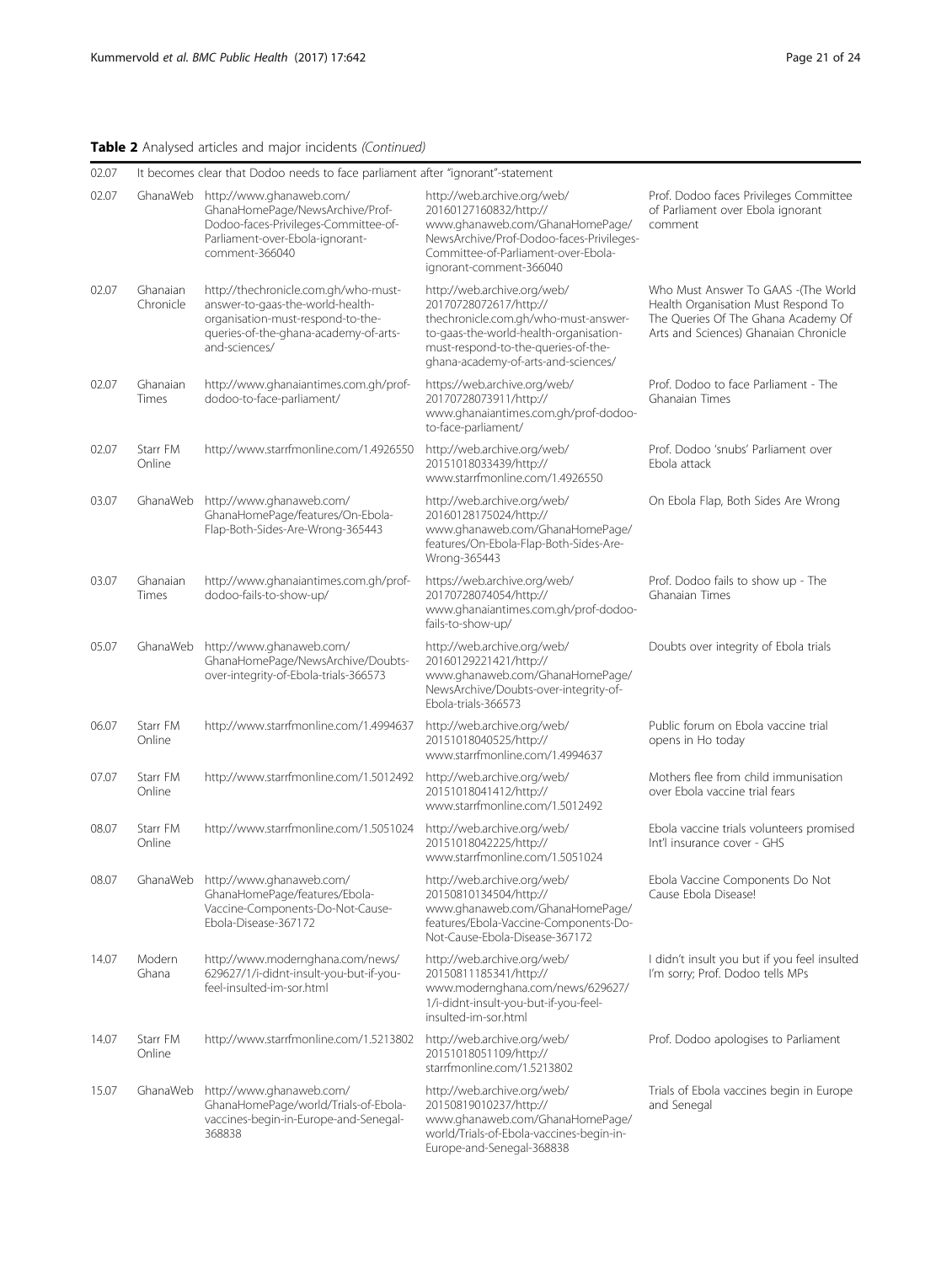| 15.07  |                    | GhanaWeb http://www.ghanaweb.com/<br>GhanaHomePage/NewsArchive/MPs-<br>cannot-be-criticised-for-comments-in-<br>the-House-368705                  | http://web.archive.org/web/<br>20150818182624/http://<br>www.ghanaweb.com/GhanaHomePage/<br>NewsArchive/MPs-cannot-be-criticised-<br>for-comments-in-the-House-368705                      | 'MPs cannot be criticised for comments<br>in the House'                          |
|--------|--------------------|---------------------------------------------------------------------------------------------------------------------------------------------------|--------------------------------------------------------------------------------------------------------------------------------------------------------------------------------------------|----------------------------------------------------------------------------------|
| 16.07  | Modern<br>Ghana    | http://www.modernghana.com/news/<br>630092/1/live-updateround-two-<br>privileges-committee-hears-ca.html                                          | http://web.archive.org/web/<br>20150812165301/http://<br>www.modernghana.com/news/630092/<br>1/live-updateround-two-privileges-<br>committee-hears-ca.html                                 | Live Update: Round Two: Privileges<br>Committee hears case against Prof<br>Dodoo |
|        |                    | 16.07a GhanaWeb http://www.ghanaweb.com/<br>GhanaHomePage/NewsArchive/Prof-<br>Dodoo-eats-back-his-words-369158                                   | http://web.archive.org/web/<br>20150819231335/http://<br>www.ghanaweb.com/GhanaHomePage/<br>NewsArchive/Prof-Dodoo-eats-back-his-<br>words-369158                                          | Prof. Dodoo eats back his words                                                  |
| 16.07b |                    | GhanaWeb http://www.ghanaweb.com/<br>GhanaHomePage/NewsArchive/You-are-<br>completely-ignorant-Lawyer-dares-MPs-<br>369161                        | http://web.archive.org/web/<br>20150819221331/http://<br>www.ghanaweb.com/GhanaHomePage/<br>NewsArchive/You-are-completely-<br>ignorant-Lawyer-dares-MPs-369161                            | You are completely ignorant - Lawyer<br>dares MPs                                |
| 16.07  | Starr FM<br>Online | http://www.starrfmonline.com/1.5277489                                                                                                            | http://web.archive.org/web/<br>20151018052658/http://<br>www.starrfmonline.com/1.5277489                                                                                                   | I don't object to Ebola vaccine trial' -<br>Hohoe Chief                          |
| 17.07a |                    | GhanaWeb http://www.ghanaweb.com/<br>GhanaHomePage/NewsArchive/Speaker-<br>vetoes-MPS-charge-at-Prof-Dodoo-<br>369214                             | http://web.archive.org/web/<br>20150820063142/http://<br>www.ghanaweb.com/GhanaHomePage/<br>NewsArchive/Speaker-vetoes-MPS-<br>charge-at-Prof-Dodoo-369214                                 | Speaker vetoes MPS 'charge' at Prof<br>Dodoo                                     |
| 17.07b | GhanaWeb           | http://www.ghanaweb.com/<br>GhanaHomePage/NewsArchive/Hohoe-<br>welcomes-Ebola-vaccine-trial-369169                                               | http://web.archive.org/web/<br>20150820045037/http://<br>www.ghanaweb.com/GhanaHomePage/<br>NewsArchive/Hohoe-welcomes-Ebola-<br>vaccine-trial-369169                                      | Hohoe welcomes Ebola vaccine trial                                               |
| 17.07  | Modern<br>Ghana    | http://www.modernghana.com/news/<br>630238/1/hohoe-paramount-chief-<br>welcomes-ebola-vaccine-trial.html                                          | https://web.archive.org/web/<br>20170728073700/https://<br>www.modernghana.com/news/630238/<br>1/hohoe-paramount-chief-welcomes-<br>ebola-vaccine-trial.html                               | Hohoe Paramount Chief welcomes Ebola<br>vaccine trial in his town                |
| 18.07a | GhanaWeb           | http://www.ghanaweb.com/<br>GhanaHomePage/features/We-can-t-<br>fight-EBOLA-with-Substance-Abuse-the-<br>Ignorance-is-too-much-369444             | http://web.archive.org/web/<br>20150820094544/http://<br>www.ghanaweb.com/GhanaHomePage/<br>features/We-can-t-fight-EBOLA-with-<br>Substance-Abuse-the-Ignorance-is-too-<br>much-369444    | We can't fight EBOLA with Substance<br>Abuse, the Ignorance is too much          |
|        |                    | 18.07b GhanaWeb http://www.ghanaweb.com/<br>GhanaHomePage/NewsArchive/We-<br>were-not-told-to-halt-Ebola-Vaccine-trial-<br>FDA-369485             | http://web.archive.org/web/<br>20150926200441/http://<br>www.ghanaweb.com/GhanaHomePage/<br>NewsArchive/We-were-not-told-to-halt-<br>Ebola-Vaccine-trial-FDA-369485                        | We were not told to halt Ebola Vaccine<br>trial $-$ FDA                          |
| 18.07c |                    | GhanaWeb http://www.ghanaweb.com/<br>GhanaHomePage/NewsArchive/FDA-<br>gives-evidence-in-Parliament-369401                                        | http://web.archive.org/web/<br>20150820084113/http://<br>www.ghanaweb.com/GhanaHomePage/<br>NewsArchive/FDA-gives-evidence-in-<br>Parliament-369401                                        | FDA gives evidence in Parliament                                                 |
| 19.07  |                    | GhanaWeb http://www.ghanaweb.com/<br>GhanaHomePage/features/Of-politics-<br>politicians-and-arrogance-as-MPs-belittle-<br>our-intelligence-369559 | http://web.archive.org/web/<br>20150820141131/http://<br>www.ghanaweb.com/GhanaHomePage/<br>features/Of-politics-politicians-and-<br>arrogance-as-MPs-belittle-our-<br>intelligence-369559 | Of politics, politicians and arroganceas<br>MPs belittle our intelligence        |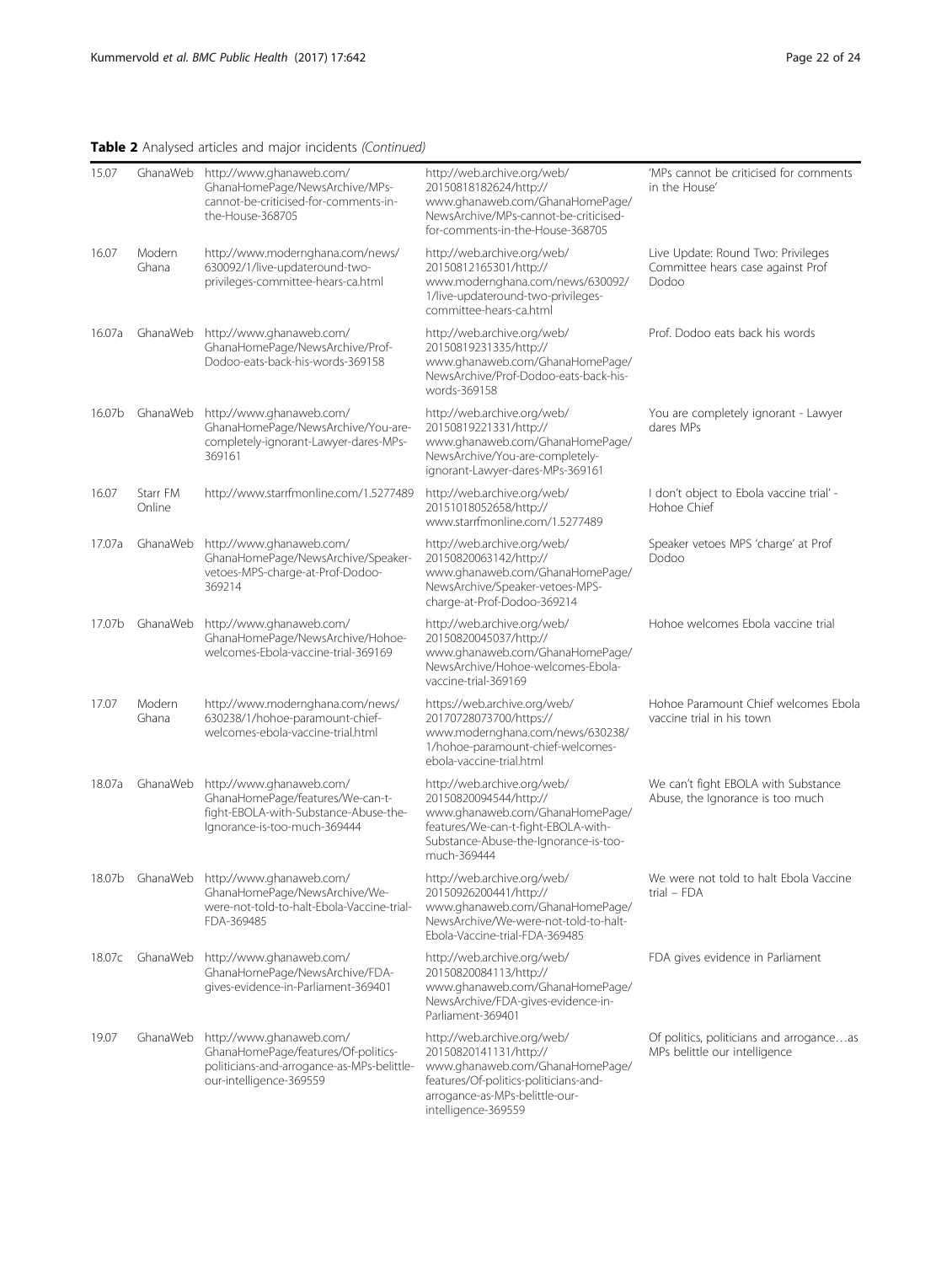| 22.07  |                    | GhanaWeb http://www.ghanaweb.com/<br>GhanaHomePage/NewsArchive/<br>Parliament-invites-Prof-Dodoo-again-<br>370229                | http://web.archive.org/web/<br>20150821115625/http://<br>www.ghanaweb.com/GhanaHomePage/<br>NewsArchive/Parliament-invites-Prof-<br>Dodoo-again-370229                     | Parliament invites Prof Dodoo again                                                                        |
|--------|--------------------|----------------------------------------------------------------------------------------------------------------------------------|----------------------------------------------------------------------------------------------------------------------------------------------------------------------------|------------------------------------------------------------------------------------------------------------|
| 22.07  | Starr FM<br>Online | http://www.starrfmonline.com/1.5391166                                                                                           | http://web.archive.org/web/<br>20151018061259/http://<br>www.starrfmonline.com/1.5391166                                                                                   | Parliament summons apologetic Prof.<br>Dodoo again                                                         |
| 22.07a | Modern<br>Ghana    | http://www.modernghana.com/news/<br>631141/1/john-jinapor-must-apologize-<br>to-ghanaians-for-insul.html                         | http://web.archive.org/web/<br>20150927001932/http://<br>www.modernghana.com/news/631141/<br>1/john-jinapor-must-apologize-to-<br>ghanaians-for-insul.html                 | John Jinapor Must Apologize to<br>Ghanaians for Insulting our Intelligence<br>for His Ebola vaccine Trials |
| 22.07b | Modern<br>Ghana    | http://www.modernghana.com/news/<br>631326/1/parliament-summons-<br>apologetic-prof-dodoo-again.html                             | http://web.archive.org/web/<br>20150814220725/http://<br>www.modernghana.com/news/631326/<br>1/parliament-summons-apologetic-prof-<br>dodoo-again.html                     | Parliament Summons Apologetic Prof.<br>Dodoo again                                                         |
| 22.07  |                    | GhanaWeb http://www.ghanaweb.com/<br>GhanaHomePage/NewsArchive/<br>Parliament-to-determine-Prof-Dodoo-s-<br>fate-Thursday-370087 | http://web.archive.org/web/<br>20150821122358/http://<br>www.ghanaweb.com/GhanaHomePage/<br>NewsArchive/Parliament-to-determine-<br>Prof-Dodoo-s-fate-Thursday-370087      | Parliament to determine Prof Dodoo's<br>fate Thursday                                                      |
| 23.07  | Modern<br>Ghana    | http://www.modernghana.com/news/<br>631507/1/judgement-day-prof-dodoo-<br>blakk-rasta-meet-mps-toda.html                         | http://web.archive.org/web/<br>20150815055738/http://<br>www.modernghana.com/news/631507/<br>1/judgement-day-prof-dodoo-blakk-rasta-<br>meet-mps-toda.html                 | Judgement Day: Prof Dodoo, Blakk Rasta<br>meet MPs today                                                   |
| 23.07a | GhanaWeb           | http://www.ghanaweb.com/<br>GhanaHomePage/NewsArchive/<br>Judgement-Day-Prof-Dodoo-Blakk-Rasta-<br>meet-MPs-today-370425         | http://web.archive.org/web/<br>20150821172033/http://<br>www.ghanaweb.com/GhanaHomePage/<br>NewsArchive/Judgement-Day-Prof-<br>Dodoo-Blakk-Rasta-meet-MPs-today-<br>370425 | Judgement Day: Prof Dodoo, Blakk Rasta<br>meet MPs today                                                   |
| 24.07b | GhanaWeb           | http://www.ghanaweb.com/<br>GhanaHomePage/NewsArchive/Prof-<br>Dodoo-pardoned-discharged-370790                                  | http://web.archive.org/web/<br>20150821234551/http://<br>www.ghanaweb.com/GhanaHomePage/<br>NewsArchive/Prof-Dodoo-pardoned-<br>discharged-370790                          | Prof Dodoo pardoned, discharged                                                                            |
| 24.07  | Starr FM<br>Online | http://www.starrfmonline.com/1.5483817                                                                                           | http://web.archive.org/web/<br>20151018062756/http://<br>starrfmonline.com/1.5483817                                                                                       | Parliament pardons Prof. Dodoo                                                                             |
| 25.07a | Modern<br>Ghana    | http://www.modernghana.com/news/<br>632044/1/is-parliament-becoming-a-<br>monster-ghana-connect-ask.html                         | http://web.archive.org/web/<br>20150815205706/http://<br>www.modernghana.com/news/632044/<br>1/is-parliament-becoming-a-monster-<br>ghana-connect-ask.html                 | Is Parliament becoming a Monster?<br>Ghana Connect asks                                                    |
| 25.07b | Modern<br>Ghana    | http://www.modernghana.com/news/<br>631987/1/give-me-275-slaps-8211-blakk-<br>rasta-tells-mps.html                               | http://web.archive.org/web/<br>20150815213650/http://<br>www.modernghana.com/news/631987/<br>1/give-me-275-slaps-8211-blakk-rasta-<br>tells-mps.html                       | Give Me 275 Slaps - Blakk Rasta Tells<br><b>MPs</b>                                                        |
| 25.07c | Modern<br>Ghana    | http://www.modernghana.com/news/<br>631940/1/professor-dodoo-escapes-<br>wrath-of-parliament.html                                | https://web.archive.org/web/<br>20170728073814/https://<br>www.modernghana.com/news/631940/<br>1/professor-dodoo-escapes-wrath-of-<br>parliament.html                      | Professor Dodoo Escapes Wrath Of<br>Parliament                                                             |
| 25.07  |                    | GhanaWeb http://www.ghanaweb.com/<br>GhanaHomePage/NewsArchive/Give-me-<br>275-slaps-Blakk-Rasta-tells-MPs-370894                | http://web.archive.org/web/<br>20150822030254/http://<br>www.ghanaweb.com/GhanaHomePage/<br>NewsArchive/Give-me-275-slaps-Blakk-<br>Rasta-tells-MPs-370894                 | Give me 275 slaps – Blakk Rasta tells MPs                                                                  |